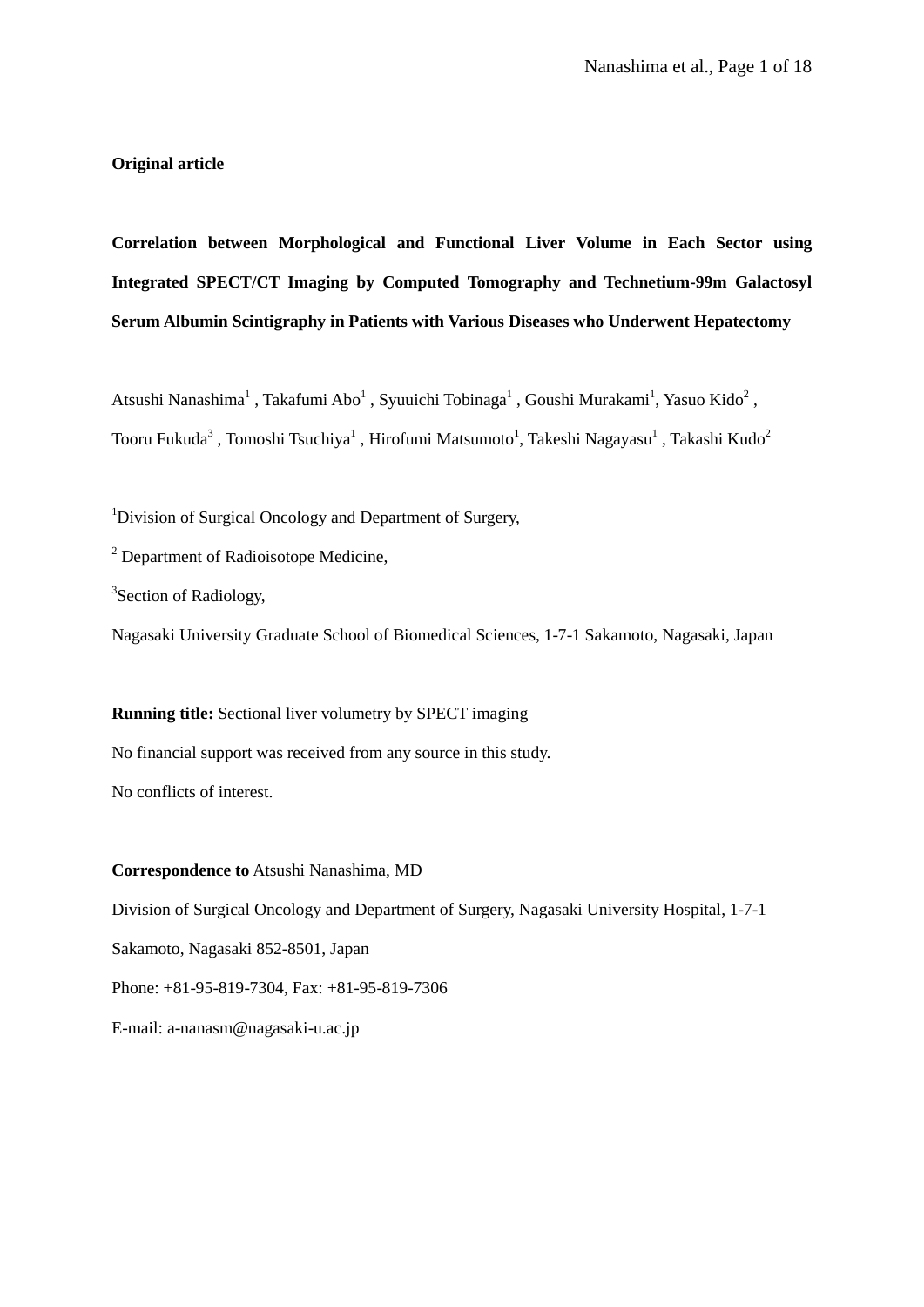#### **Abstract**

*Objectives* To accurately examine the functional volume (RI-vol) of the hepatic segments of SPECT/CT fusion imaging with technetium-99m galactosyl human serum albumin  $(^{99m}Tc\text{-}GSA)$ scintigraphy, we examined the RI-vol and morphological volume by computed tomography (CT-vol). *Methods* In 60 patients with various liver background statuses who underwent hepatectomy, the RI- and CT-vol were examined in each sector using imaging analysis. The values from a control group  $(n=91)$ were used as reference data.

*Results* The mean RI- and CT-vol of the right liver were 64±10% and 63±6%, respectively, whereas the values for the left liver were 36±10% and 37±6%, respectively. Compared with the control group, the ratios in each hemi-liver were similar. The mean RI- and CT-vol for each sector were also similar, and significant positive correlations were identified between both volumes ( $p<0.01$ ). In 4 patients with hepatic tumors involving the main hepatic vessels or the bile duct and in 10 patients who had undergone portal vein embolization (PVE), the actual RI-vol in the injured sector was significantly decreased compared with CT-vol ( $p<0.05$ ). There were marked changes of functional volume in segment 6+7 and segment  $2+3$  after PVE ( $p<0.05$ ).

*Conclusions* Volumetric measurement by SPECT/CT imaging with <sup>99m</sup>Tc-GSA scintigraphy is useful for evaluating functional volume in separated livers and offers a good reflection of background liver status.

**Keywords** Liver resection, technetium-99m-galactosyl human serum albumin liver scintigraphy, functional volume, biliary obstruction, hepatic segment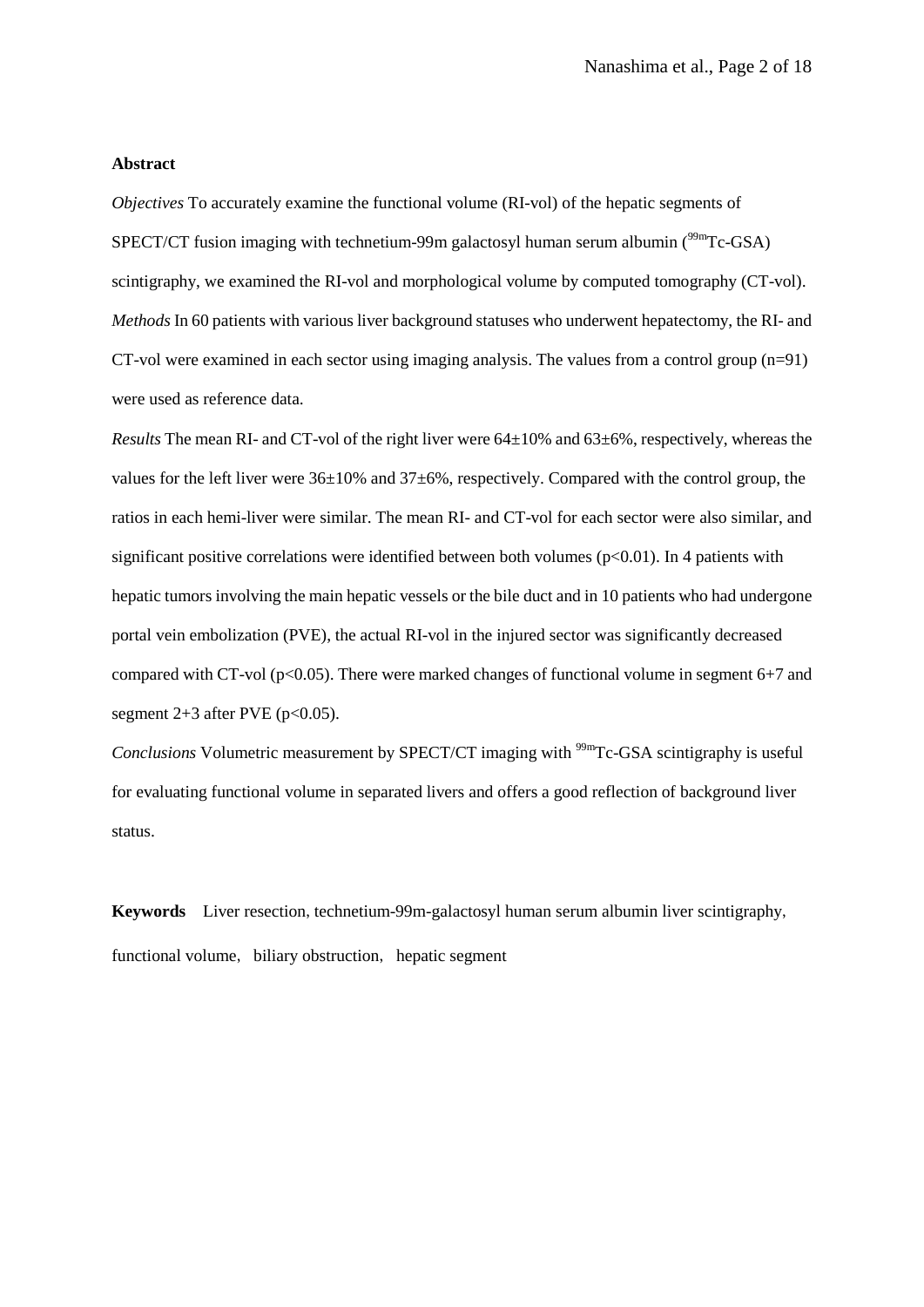#### **Introduction**

To avoid postoperative hepatic failure resulting from excessive hepatectomy beyond the functional liver reserve, hepatic functions before operation and estimated resected liver volume were carefully evaluated (1,2). Liver volume is usually measured with computed tomography (CT) (3,4) , which provides a morphological liver volume. Volumetric measurement of the liver using CT (CT-vol) has usually been applied in the field of hepatic resection (3-5) or living-related liver transplantation (6). Morphological liver volume does not always reflect true healthy liver status because this method includes areas such as ischemic or congestive liver and biliary congestion due to obstructive jaundice (7). Furthermore, portal vein embolization (PVE) to reduce the resected right liver volume might reduce the functional liver volume (8). Recently, technetium-99m galactosyl human serum albumin (99mTc-GSA) scintigraphy has been applied to determine regional functional volume (9,10).

Targeted asialoglycoprotein receptors on hepatocytes reflect functional liver cells (11). The use of 99mTc-GSA liver scintigraphy has been recognized as a reliable new test for assessing hepatic functional reserve and is now commonly used in patients with liver diseases (12,13). This method has been shown to allow measurement of functional hepatic volume (RI-vol) in the hemi-liver (14-16). As 99mTc-GSA scintigraphy provides information on regional liver function, this modality should be useful in deciding the appropriate hepatectomy for an injured liver. With recent advances in radiological imaging technology, accurate functional liver volume could be examined using SPECT/CT imaging of RI-vol and CT-vol (17). Previously, when examining RI-vol, the attenuation correction for photons emitted from radioisotopes in the deeper part of liver was performed using Chang's procedure (18). Recently, the CT attenuation correction method, which is a more advanced procedure, has been applied for accurate measurement of liver volume (19). In comparison, SPECT/CT imaging allows more precise volumetric analysis. We previously clarified the clinical significance of measuring RI-vol and measured larger volumes in the hemi-liver (16,20). In the previous study, the regional RI-vol could not be accurately measured because fusion imaging technology was not yet available at our institute in 2004. However, more precise volumetric analysis in liver sectors could be achieved by developing a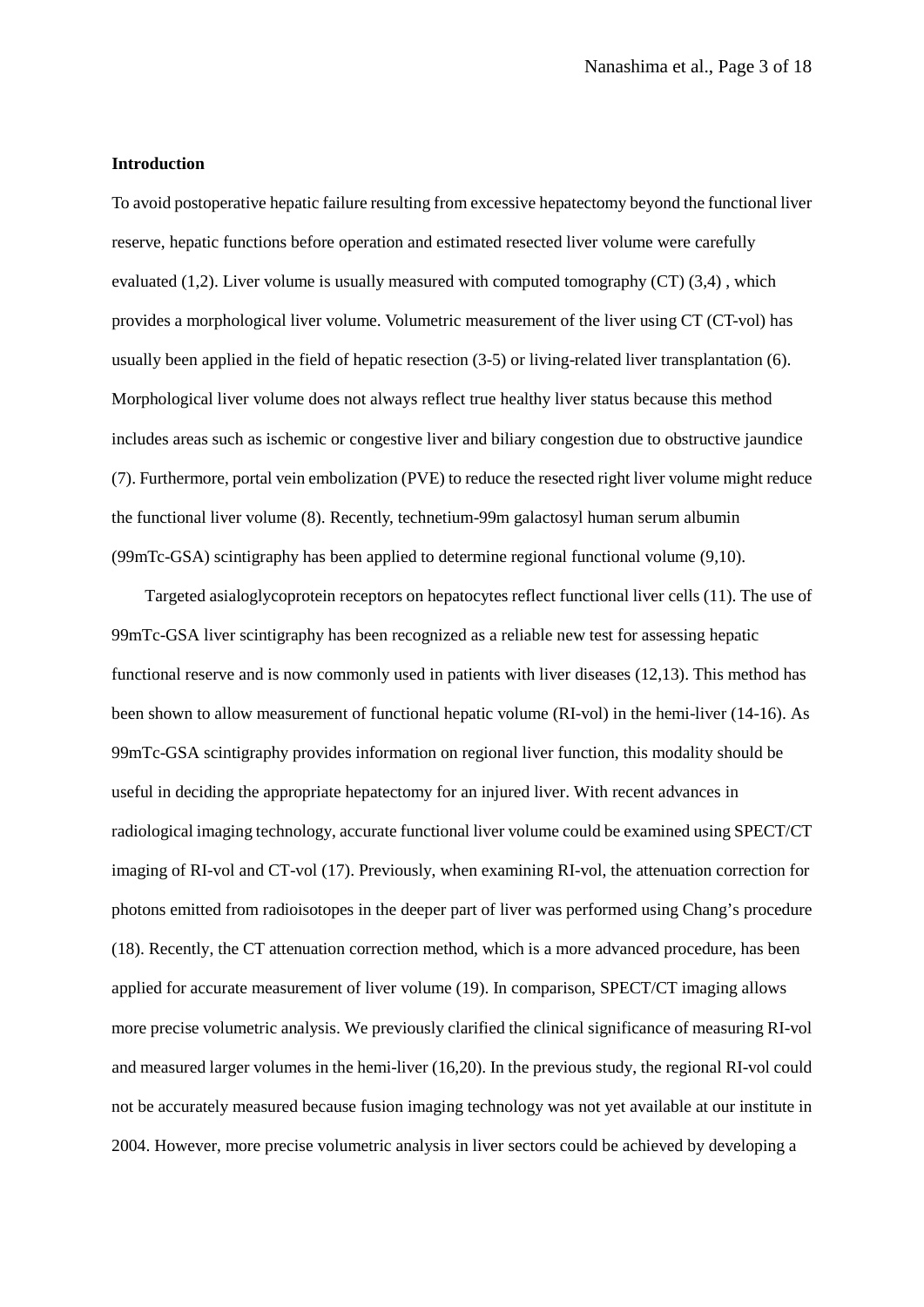new workstation for imaging. We hypothesized that more accurate examination of RI-vol could be achieved using SPECT/CT imaging.

In the present study, the new SPECT/CT imaging modality was used to preliminary examine RI-vol, functional and morphological hepatic volume in 60 patients with or without injured livers who underwent hepatic resection, and correlations between those volumes were examined. We also examined the discrepancies between functional and morphological volume and major vascular invasion of the tumor and portal vein embolization.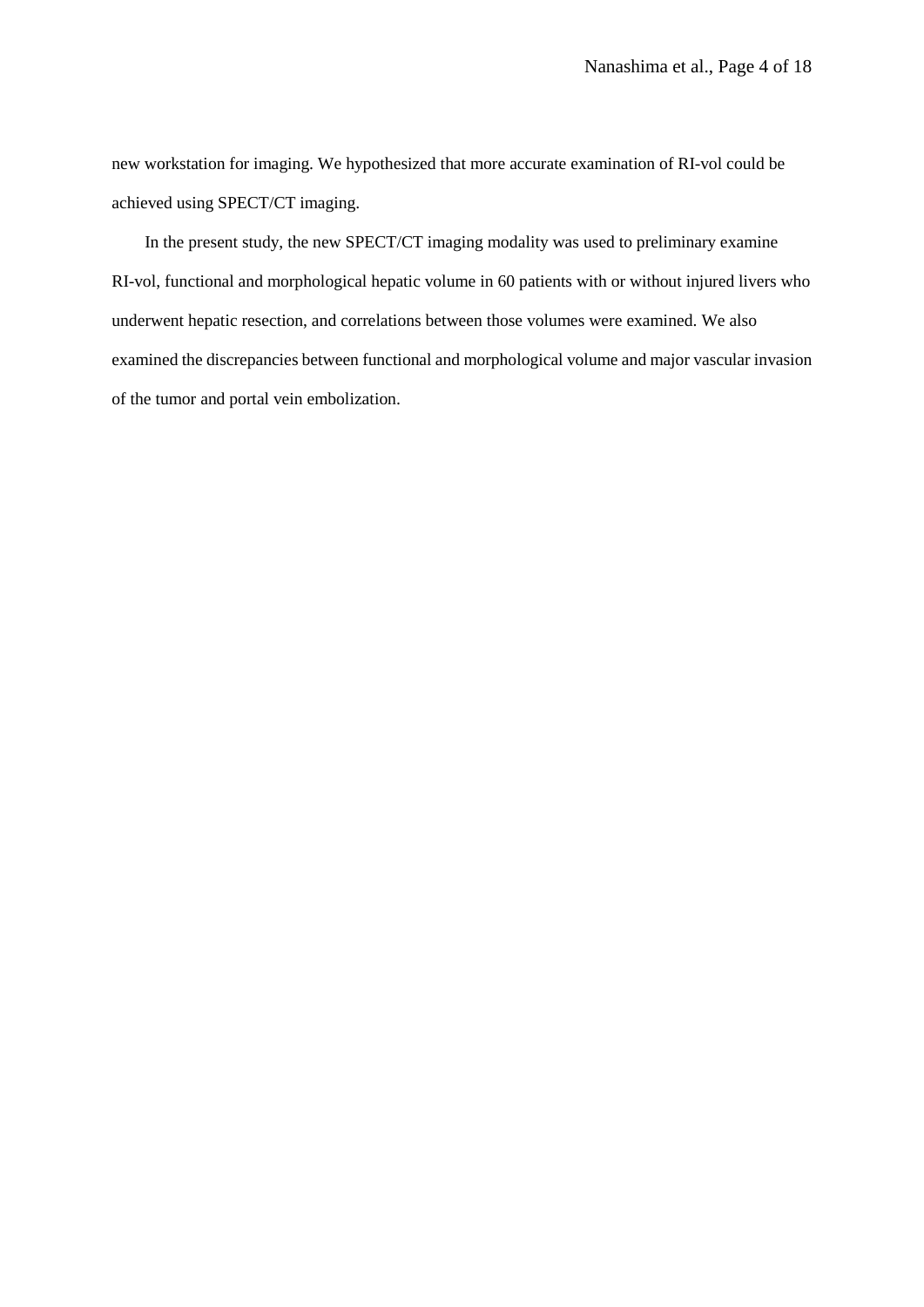#### **Materials and methods**

#### **Patients**

The subjects included 60 patients (36 men, 24 women) with or without an injured liver who underwent hepatectomy in the Division of Surgical Oncology and Department of Surgery, in Nagasaki University Hospital (NUH) between April 2009 and July 2012. The mean (standard deviation (SD)) age at the time of surgery was 70.3±10.8 years (range, 37-85 years). Liver diseases included hepatocellular carcinoma in 29 patients, intrahepatic cholangiocarcinoma in 8 patients, metastatic liver carcinomas in 13 patients and bile duct carcinoma in 10 patients. Background liver diseases included normal liver function in 16 patients, fatty liver in 6 patients, chronic viral liver disease in 28 patients (cirrhosis in 2 patients, hepatitis B virus in 15 patients and hepatitis C virus in 11 patients) and obstructive jaundice in 10 patients.

As control data, RI-vol and CT-vol were respectively determined in the hemi-livers of 91 patients who were treated between 2004 and March 2009 and did not undergo SPECT/CT imaging. Functional volumetric analysis was calculated only in the hemi-liver (segment 2+3+4 and segment 5+6+7+8) by setting the borderline along the Rex-Cantlie line of the <sup>99m</sup>Tc-GSA images.

In our hospital, the volume of liver to be resected is determined before surgery based on the results of indocyanine green (ICG) retention rate at 15 min (ICG-R15) using Takasaki's formula (19). For the ICG-R15 test, a dose of 0.5 mg ICG/kg body weight was injected intravenously, and the 15-min retention rate was measured using a photopiece applied to the fingertip (Sumitomo Electric, Tokyo, Japan) without blood sampling. The estimated resected liver volume, excluding tumor volume, was measured by CT volumetry (4). In cases where the permitted resection volume was lower than the estimated volume, or the estimated volume was  $>65\%$  for a normal liver or 50% for a cirrhotic liver, preoperative portal vein embolization was selected. The uptake ratio of the liver count to the heart and liver count at 15 min (LHL15) and a retention index (HH15) by 99mTc-GSA scintigraphy was determined as well as the ICG-R15 and other liver function parameters preoperatively (20); however, these parameters were not included in the assessment of the present study because the purpose of the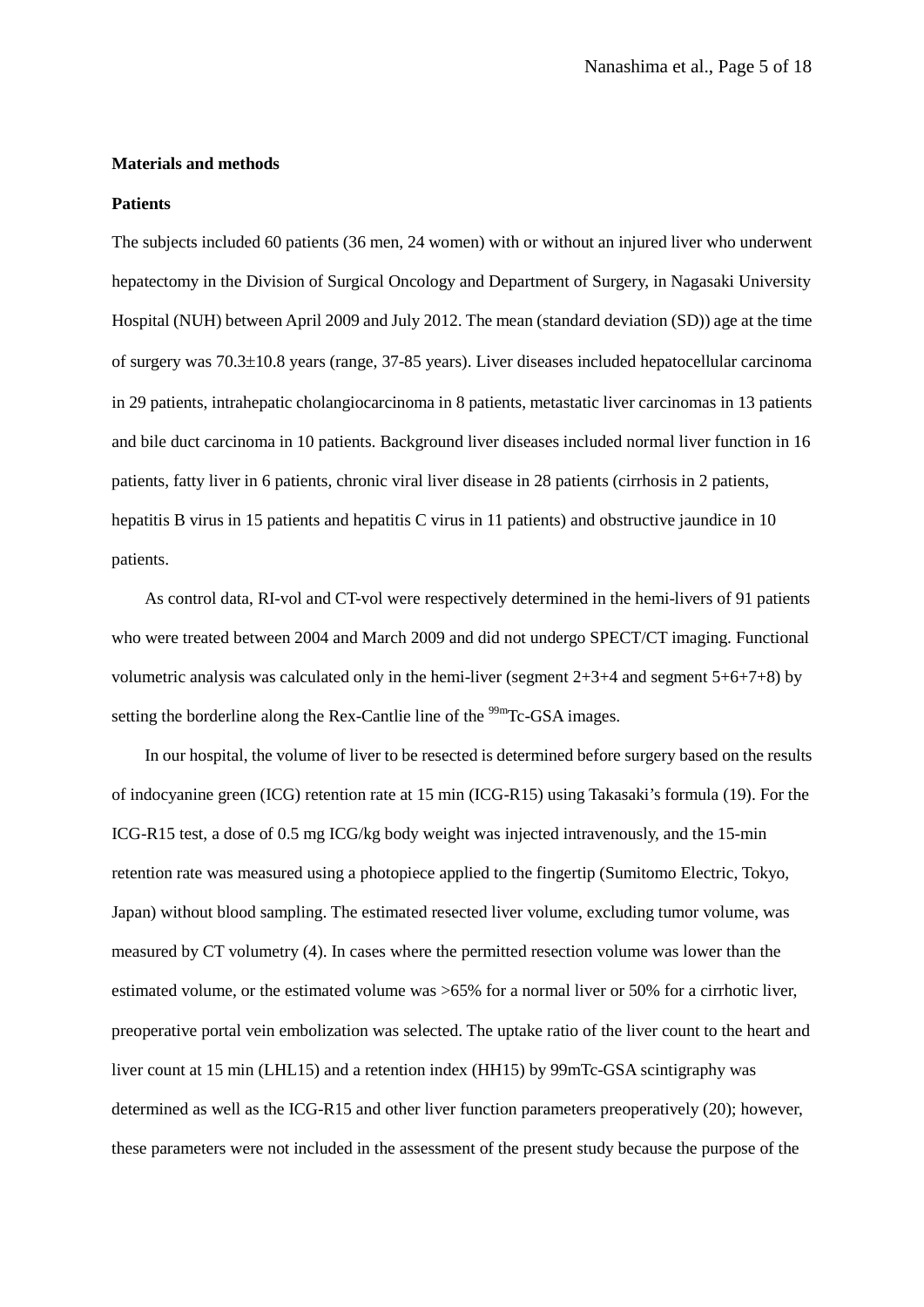present manuscript is to evaluate the regional functional parameter. Hemihepatectomy or more extended hepatectomy was performed in 18 patients, segmental or sectional resection in 33 patients and limited resection in 9 patients. All study protocols were approved by the Ethics Review Board at NUH and signed consent for clinical analysis was obtained from all patients. Data were retrieved from both anesthetic and patient charts as well as from the NUH database for the duration of the hospitalization following the hepatectomy.

# Volumetric measurement using SPECT/CT imaging of <sup>99m</sup>Tc-GSA liver scintigraphy

 Morphological volume was measured using contrast-enhanced CT (21, 22). For imaging of CT-volumetry, serial transverse scans at a 0.5-mm thickness with 0.4-mm intervals were using a 64-row multi-detector CT system (Aquilion<sup>TM</sup> 64; Toshiba Medical Systems Co., Tokyo, Japan), and the resulting images were stored. Using workstation software (Ziostation System 1000, version 1.31; Ziosoft Inc., Tokyo, Japan), actual areas without tumors and large vessels in the liver area were traced and measured. The hepatic CT-vol for each sector was then measured 3-dimensionally (Fig. 1A). For SPECT/CT imaging of RI-volumetry, all patients received 3 mg (185 MBq) of  $\frac{99 \text{m}}{2}$ Tc-GSA (Nihon Medi-Physics, Nishinomiya, Japan ) as a bolus dose into an antecubital vein. The images were obtained using an integrated SPECT/CT system with a large field-of-view gamma camera (Symbia T; Siemens AG, Malvern, PA) equipped with a high-resolution, parallel-hole collimator centered on the liver and precordium. Sequential abdominal digital images (128×128 matrix) were acquired and sent to an on-line nuclear data processor (Symbia T Series Processing Workplace; Siemens Medical Solutions USA, Inc., Hoffman Estates, IL ) at 30 s/frame for the first 20 min after injection. Hepatic single-photon emission CT (SPECT) images were acquired after dynamic study (Fig. 1B) (23). Each set of projection data was obtained in a 128×128 matrix, and 60 projections (6°/step, 20 s/projection) were acquired. Transaxial SPECT images were reconstructed with 4.8-mm slice thickness. Following SPECT acquisition, CT image acquisition was performed on the same SPECT/CT scanner. Attenuation correction was applied on SPECT images using this CT data. Finally, CT and <sup>99m</sup>Tc-GSA SPECT fusion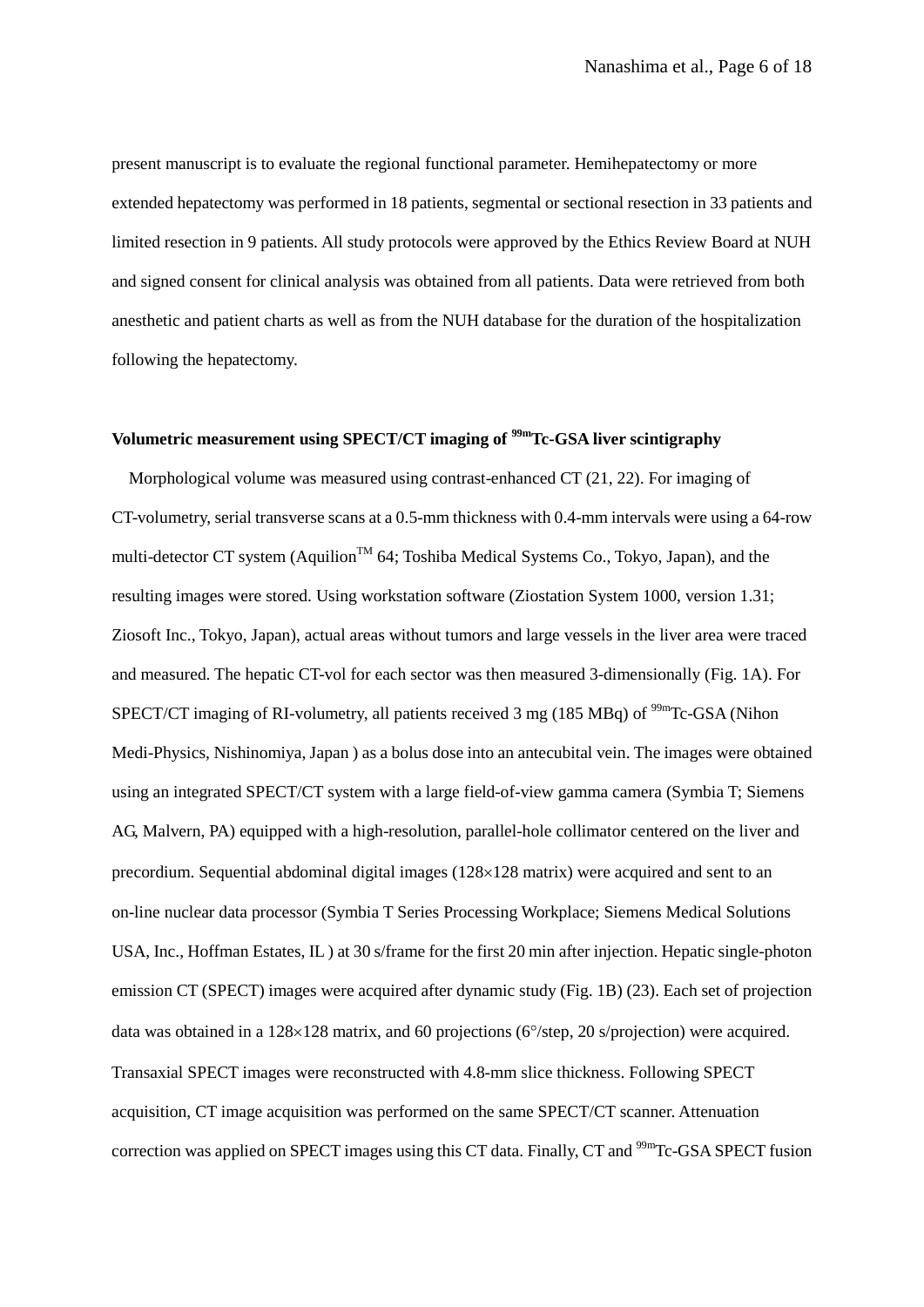images were obtained, and the RI-vol in each sector was determined. To determine the surface boundary of ROI, a cut-off level was set at 26% of the maximum counts of the liver, as the result closest to the actual volume was obtained in a phantom study (not published). The boundary of ROI between adjacent sectors was determined manually.

Anatomical segmentation based on Couinaud's anatomy using 3-dimensional CT was performed (24), and hepatic volume was measured in each of 4 sectors: the left lateral (segment 2+3), median (segment 4), anterior (segment 5+8) and posterior (segment 6+7) sectors (Fig. 1A).

## **Portal vein embolization (PVE) and evaluation**

Preoperative PVE (25) was performed in 9 of 44 patients. The approach to the portal vein was achieved by direct catheterization through percutaneous transhepatic puncture. The substances used for embolization was 15-20 ml of 5% ethanolamine oleate iopamidol (Oldamin; Fuji Chemical, Toyama, Japan), and permanent embolization materials were not used. At 14 days after PVE, the hepatic volumes of the unembolized lobe and embolized liver (liver to be resected) were reassessed by CT volumetry and  $^{99m}$ Tc-GSA scintigraphy (18).

#### **Statistical analysis**

All continuous data are expressed as the mean ±SD. Differences were examined using one-way analysis of variance (ANOVA) and Student's *t*-test. The correlations between the two parameters were examined by calculating the Pearson's correlation coefficient. A two-tailed value of  $P<0.05$  was considered significant. SPSS for Windows version 18.0 (SPSS, an IBM Company, Chicago, IL) was used for all statistical analyses.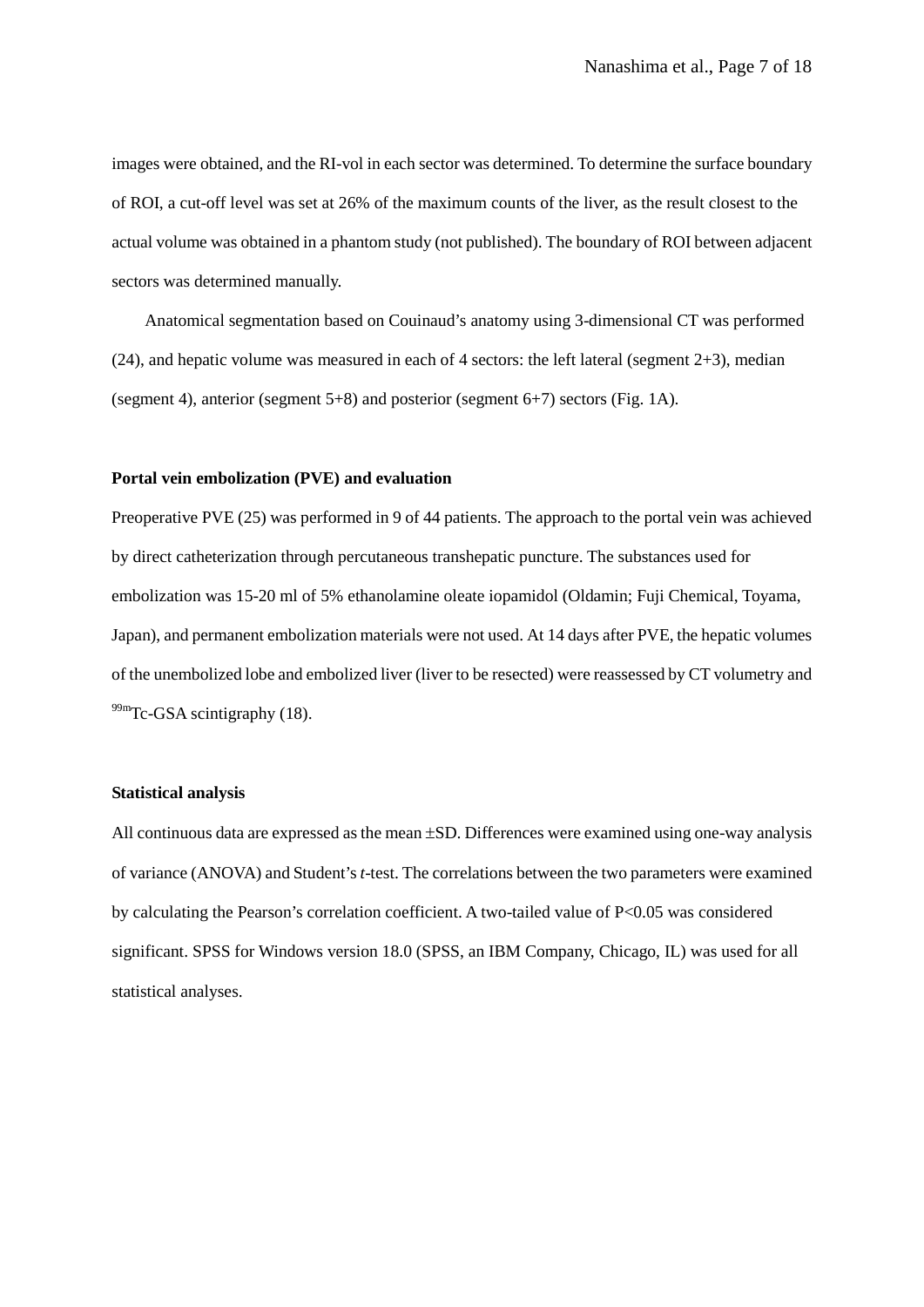#### **Results**

#### **Correlation between RI-vol and CT vol in the right and left hemi-liver**

 Table 1 shows the correlation between RI-vol and CT vol in the right (segments 5+6+7+8) and left (segments  $2+3+4$ ) hemi-liver. Data from the control group were used as reference data for the 60 patients subjected to SPECT/CT imaging. There were no significant differences in the mean preoperative RI-vol and CT-vol of the right liver in the 60 patients. The mean RI-vol and CT-vol of the left liver in the 44 patients also indicate no significant differences between volumes. A significant positive correlation was identified between the RI-vol and CT-vol in the right and left liver (Table 1). Control data from 91 previous patients indicated no significant differences for ratios or actual volume of RI-vol and CT-vol in each hemi-liver among the 60 patients in the present study.

#### **Correlation between RI-vol and CT-vol in each sector in the 60 patients**

 Table 2 shows the correlation between RI-vol and CT-vol in each sector in the 60 patients. The mean ratio and actual volumes of RI-vol and CT-vol for each sector were not significantly different between both volumes. Significant positive correlations were identified between RI-vol and CT-vol in each 4 sectors (Table 2). In these patients, four patients presented a large difference of segmental volume between RI-vol and CT-vol caused by tumor invasion into the major vessels in the hepatic hilum. One patient had a large intrahepatic cholangiocarcinoma in segments 6+7 invading the main right portal vein and bile duct (Fig. 2A). In that case, the actual volumes and ratio of RI-vol in segments 6+7 and segments 5+8 were markedly decreased in comparison with CT-vol (Fig. 2B; Table 3). One patient had hepatocellular carcinoma in segments 5+8 infiltrating the anterior branch and right trunk of the portal vein. In that case, actual volume and ratio of RI-vol in segments 5+8 was decreased in comparison with CT-vol (Table 3). The last two cases had hilar bile duct carcinoma infiltrating the left portal vein and the left hepatic duct. RI-vol in the lateral and median segment was decreased in comparison with CT-vol in the same segments.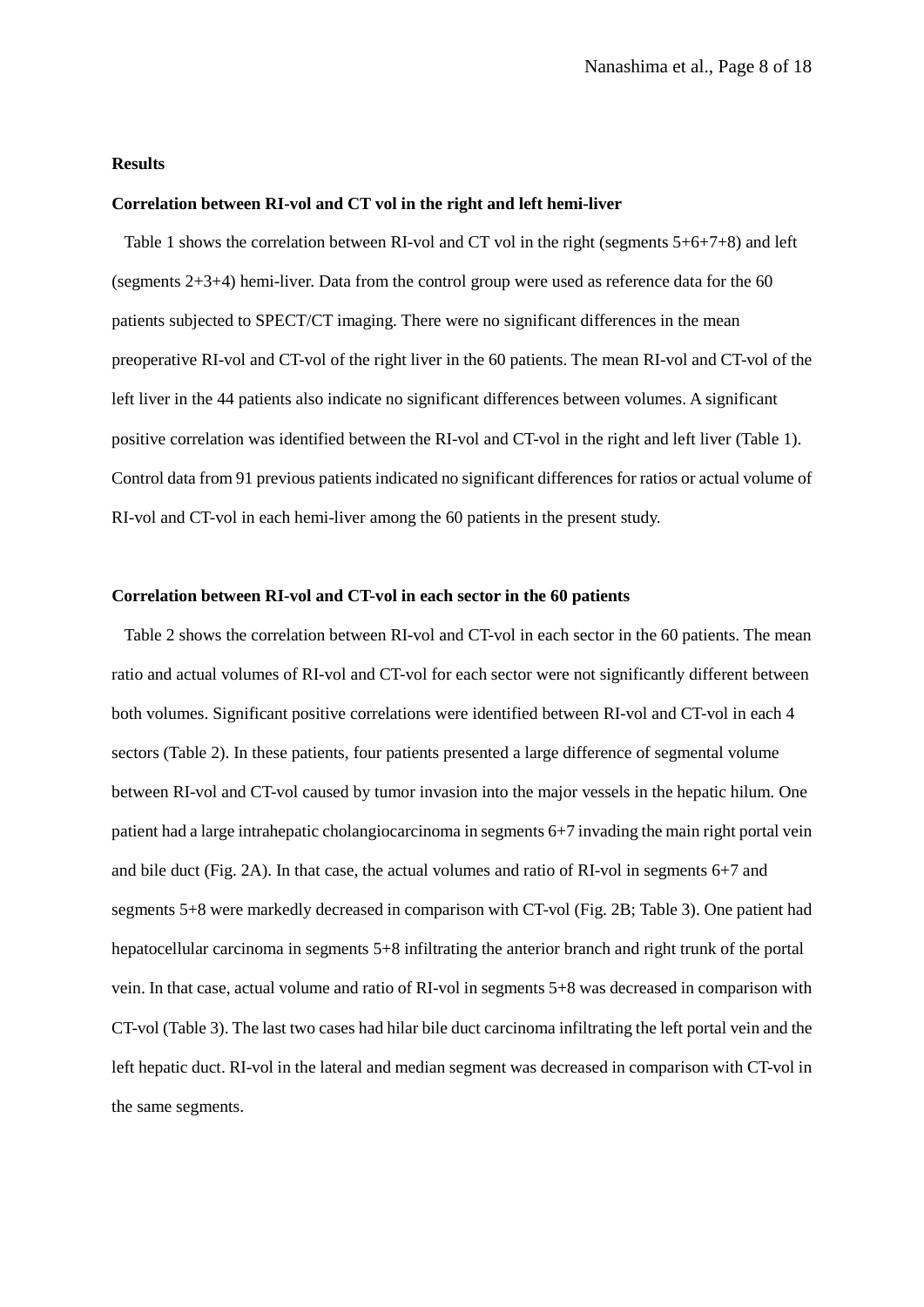# **Volumetric analysis in patients undergoing portal vein embolization**

Ten cases underwent preoperative PVE, and volumetric analysis was also performed after PVE (Table 4). A change of hypertrophy in the non-embolized liver (segments 2+3+4) was similar between RI-vol and CT-vol in each case. However, Cases 1, 4 and 5 displayed a greater decrease of over 100 cm<sup>3</sup> in RI-vol of the embolized liver (segments 5+6+7+8) in comparison with CT-vol after PVE. In segments 6+7, there was a significantly greater decrease of RI-vol  $(-107 \pm 114 \text{ cm}^3)$  compared with the decrease of CT-vol  $(-36\pm73 \text{ cm}^3)$  after PVE (p=0.049, Table 4). In segments 5+8, the decrease of RI-vol  $(-109\pm 95 \text{ cm}^3)$  was not significantly different than the decrease of CT-vol  $(-75\pm 58 \text{ cm}^3)$  after PVE ( $p=0.35$ ). In segment 4, the increase of RI-vol ( $35\pm58$  cm<sup>3</sup>) was significantly greater than the increase of CT-vol (48 $\pm$ 61 cm<sup>3</sup>) after PVE (p=0.67, Table 4). In segments 2+3, the increase of RI-vol (182 $\pm$ 50 cm<sup>3</sup>) was significantly greater compared with the increase of CT-vol  $(52\pm37 \text{ cm}^3)$  after PVE (p=0.045).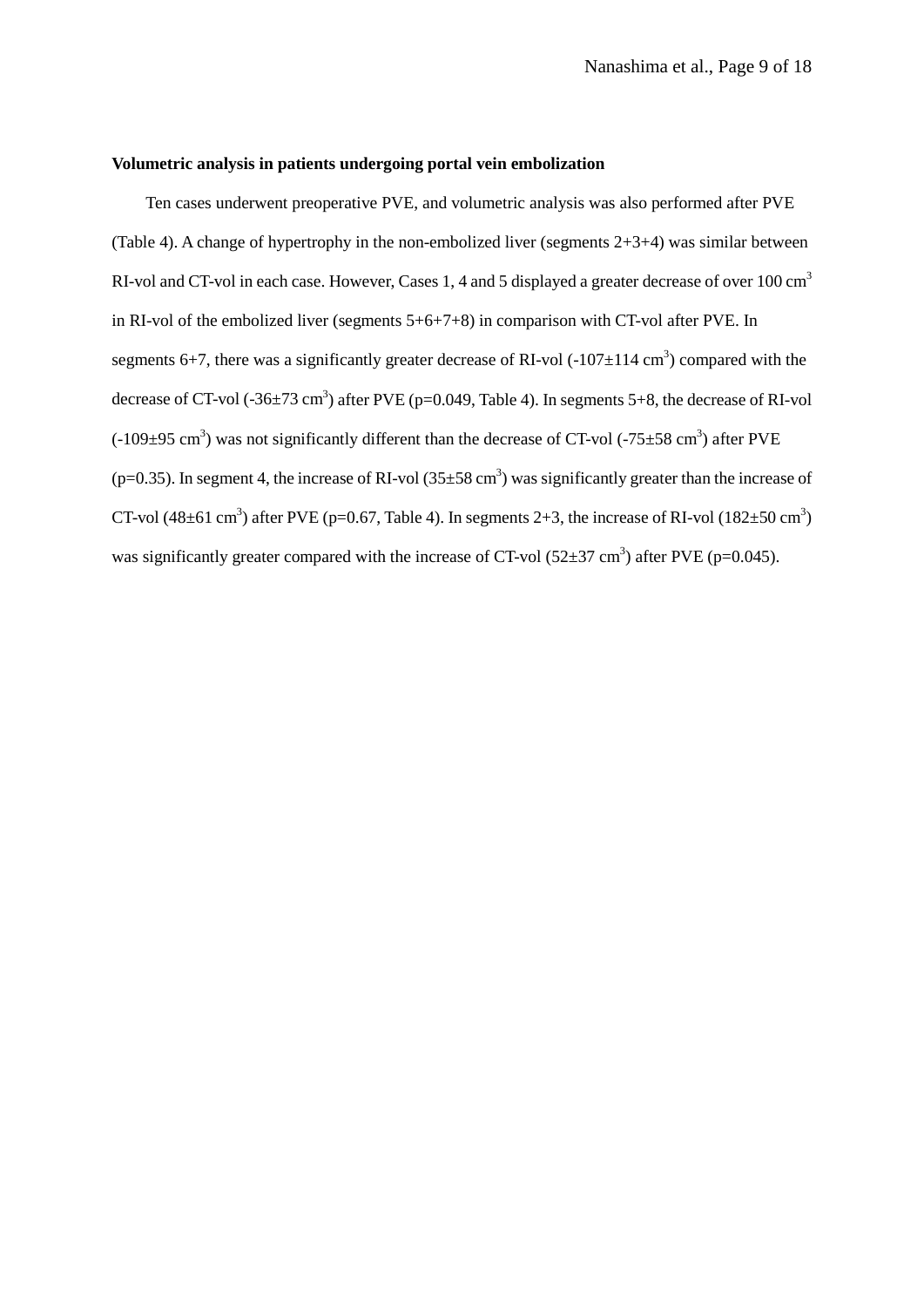#### **Discussion**

 The use of 99mTc-GSA scintigraphy offers a reliable and non-invasive method for evaluating hepatic functional reserve without testing blood samples (9-18). Asialoglycoprotein is exclusively internalized into hepatocytes by receptor 11, and thus a decrease in the number of asialoglycoprotein receptors is specifically observed in injured livers (23). Since 1996, our department has applied 99mTc-GSA scintigraphy preoperatively in combination with ICGR15 and conventional liver function tests. The measurement of functional hepatic volume by 99mTc-GSA scintigraphy in targeted regions of the liver has recently become available (16, 18, 20,25), and correlations between CT-vol and functional volume using RI-vol in the hemi-liver have been reported (16, 18). In those reports, precise measurement of smaller regions of the liver could not been achieved because setting the borders at the segment or section level remains difficult. Therefore, only the hemi-liver level was examined up to March 2009 in our series. As shown in both previous reports (16, 18) and the present study, correlations between RI-vol and CT-vol were strongly positive, and no differences were seen between the previous results and the present data using the new imaging technique. The hepatic volume of the hemi-liver level can thus be evaluated by 99mTc-GSA scintigraphy alone. The aim of this preliminary study was to clarify the possibility of measuring hepatic volume at the sectional level using an integrated SPECT/CT system with attenuation correction and to determine its clinical significance in liver surgery.

Our institute introduced a new imaging system for liver scintigraphy using a SPECT/CT imaging system in April 2009. This system can produce 3-dimensional CT fusion imaging with exact attenuation correction but not using the previous RI system. Using the new SPECT/CT imaging system allowed us to improve attenuation correction in the deeper part of the liver and to set more precise liver regions, outlines and borders in <sup>99m</sup>Tc-GSA scintigraphy imaging using reference CT images. The method for counting uptake amounts in <sup>99m</sup>Tc-GSA scintigraphy was important. We measured functional volume using 26% of the maximum uptake of liver as a threshold determining a functional liver (data not published). We clinically measured the summed counts of the each segment or sector using manually determined regions of interest. This method is similar to the three-dimensional quantification GSA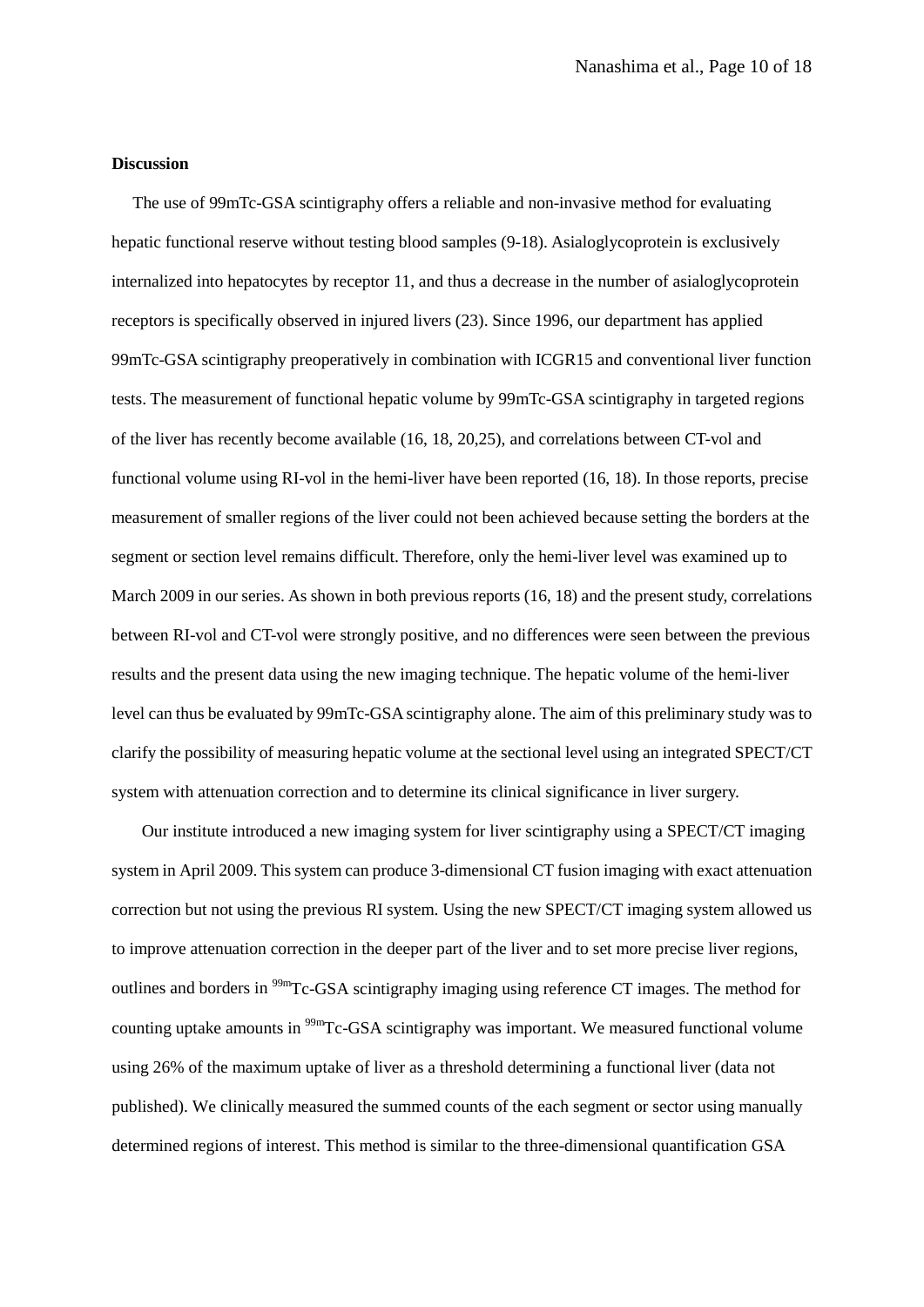density method. We assumed that the ratio of each segment measured with this method was similar to the results with CT volumetry, although the measuring GSA density might demonstrate a large inter- or intra- observer variance. Thus, we used the volume measurement method determined by 26% maximum uptake as a threshold in the present study. Using this threshold, the healthy liver tissue presenting good GSA uptake was included in the functional volume. On the other hand, the liver tissue presenting poor GSA uptake was automatically removed from the functional liver volume. Thus, the determine volume was not a simple morphological volume but, instead, a parameter of regional liver function. This system examines functional volume in greater detail in comparison with the previous system. In cases of sectionectomy, trisectionectomy and central hepatectomy, the precise evaluation of hepatic volume is necessary to decide operative indications. Using the newly introduced imaging system, we compared actual volume and percentage of hepatic volume in the hemi-liver with previous results. The ratios and actual RI-vol and CT-vol were similar between the present and previous studies. Significant correlations between CT-vol and RI-vol as well as with the previous results were confirmed in the present series; however, the actual data between both volumes was not always consistent. Although 38of 60 patients had liver injury (chronic hepatitis, cirrhosis and obstructive jaundice), correlations remained similar in each disease (data not shown). Even with liver injury, the functional mass detected using the asialoglycoprotein receptor was similar to the morphological volume in the stable state, as reported previously (16,18). In addition to our previous reports, the usefulness of  $99m$ Tc-GSA scintigraphy and the measurement of functional liver volume has been reported by other investigators.(17,26) Iimuro et al. indicated the clinical application and significance of functional volumetric analysis in hepatic sections (17). When large tumors occupy the liver segment or sector, the RI volume might not reflect the actual liver volume compared with morphological measurement because the hepatic function of the surrounding liver parenchyma near the tumor might be decreased by the influence of vascular infiltration. Therefore, the real hepatic function can be more accurately estimated by measurement of RI-vol compared to CT-vol alone. We stress that the discrepancy between both volumes is possible and, in such a case, RI-volumetry would be clinically significant for evaluating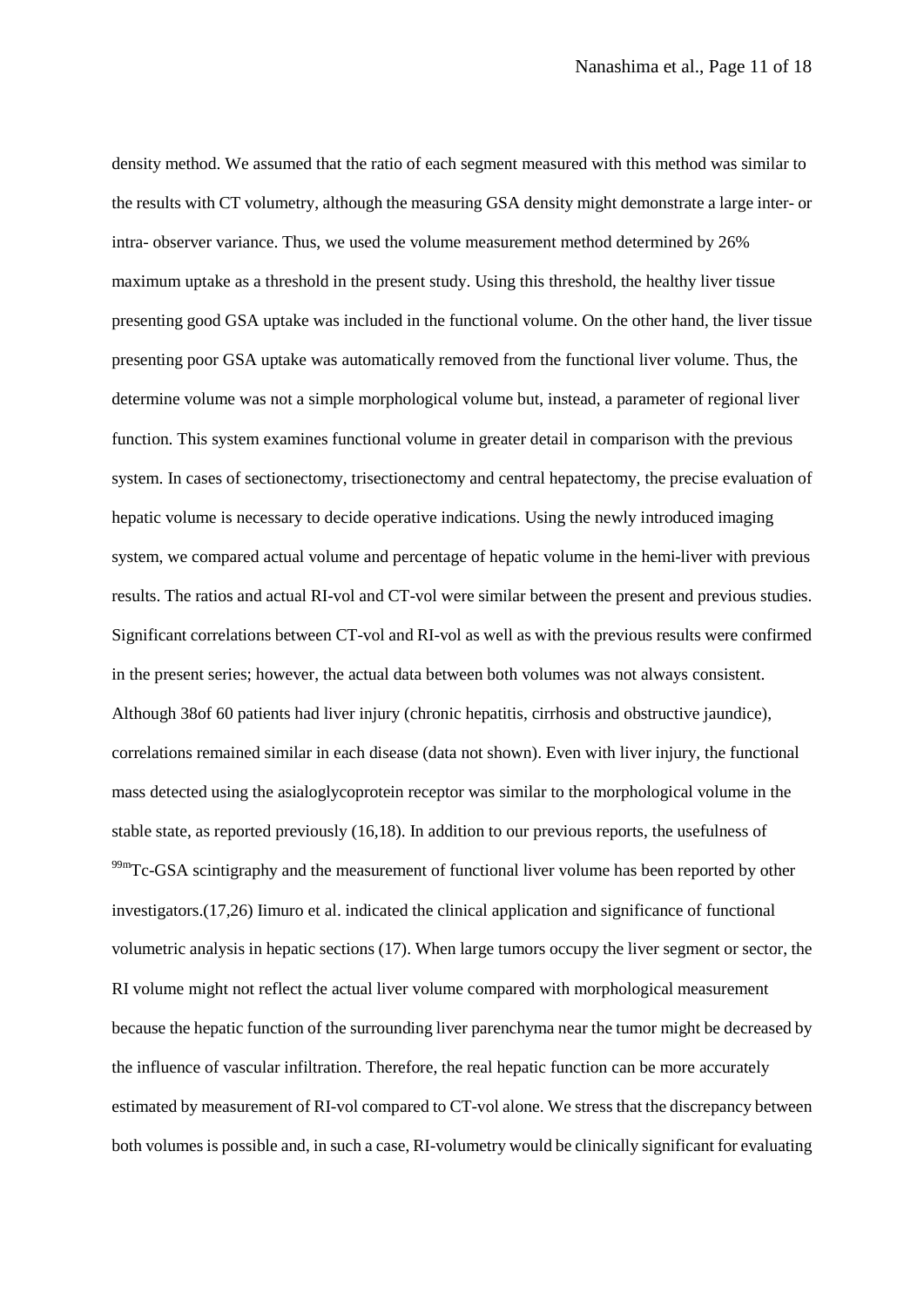surgical indication. To the best of our knowledge, no investigators have yet reported sectional volumetric analyses using the new integrated SPECT/CT imaging system. In the present series, four cases presented main vascular involvement of the hepatic tumor. A sectional decrease in RI-vol was observed in cases with segmental liver injury in the present study. Our previous study and other reports indicate that RI-vol in patients with biliary obstruction or main vascular involvement tends to be decreased in comparison with CT-vol in the same hemi-liver.(16-18,25) Uesaka et al. reported that hepatic functional reserve was decreased in cases of hilar bile duct carcinoma with biliary obstruction (27). As expected, liver pathology may result in a loss of normal hepatic function. This information is quite important in deciding operative indications or the need for additional treatments such as biliary drainage or PVE. To evaluate the hepatic functional reserve, <sup>99m</sup>Tc-GSA scintigraphy must be a reliable modality (9-18).

After PVE, the morphology of the embolized (segments 5+6+7+8) and unembolized liver (segments 2+3+4) changes over the course of a few weeks (28,29). Our previous results revealed that RI-vol was significantly lower than CT-vol in embolized hemi-livers (16,18,25). In the present series, three of ten patients who underwent PVE displayed greater decreased  $(>100 \text{ cm}^3)$  sectorial RI-vol compared with CT-vol in the same sector. The impairment of liver function might have occurred in each sector in the embolized hemi-liver. In the case of trisegmentectomy, we need to evaluate changes to functional volumes in the anterior or medial segment, but this information could not be obtained by previous imaging modalities without CT fusion images. On the other hand, as reported previously, hypertrophy of the unembolized medial and lateral segments as seen by RI-vol was similar to CT-vol. (16,18) In the present sectorial analysis of hepatic volume, changes of segments 6+7 and segments 2+3 (both peripheral area of the liver) were more significant compared with changes of segments 5+8 and segment 4 (both central areas of the liver). These result indicate that dynamic changes of atrophy or hypertrophy might be expressed in the peripheral liver after PVE, which has not been reported to our knowledge. Thus, the new imaging modality allowed new findings in the field of liver surgery. As Sugai et al. and Beppu et al. also reported, functional volume in the unembolized liver section did not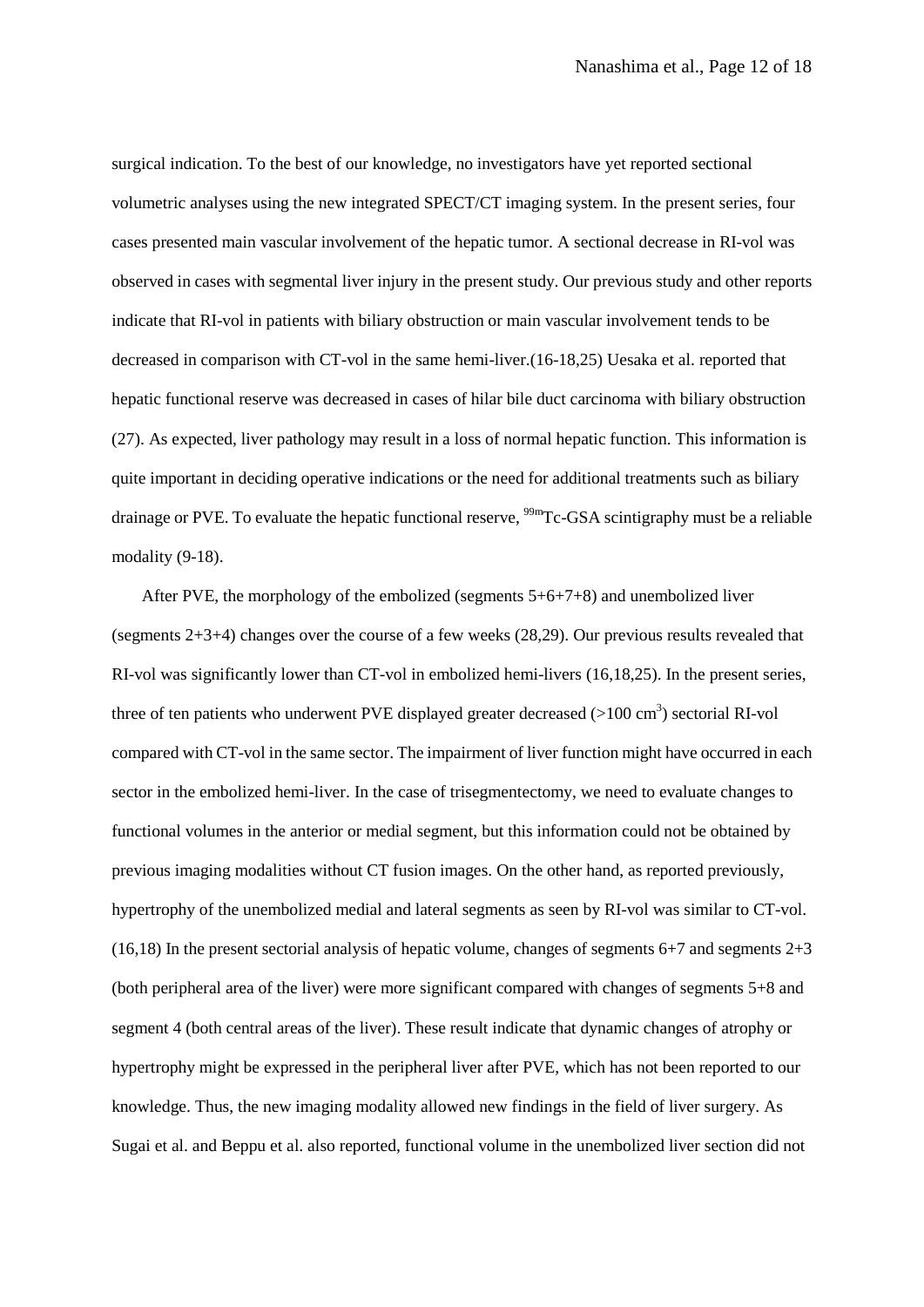increase significantly after PVE (30, 31). Thus, RI volumetry is useful for evaluation of only atrophic (i.e., injured) areas of liver. By using this imaging modality, precise evaluations of hepatic functional volume in sectionectomy, central bisectionectomy or trisectionectomy can be accomplished (5).

Even in the present study, functional volumetry techniques such as a GSA liver scintigraphy have not been fully applied. Our present study results are quite useful in the consideration of the operative indications in functionally borderline cases. We demonstrated that for some patients with discrepancies and invasion to major vessels and patients undergoing PVE, we could obtain clinically good outcomes by applying functional volumetry. The relationship between the functional volumes and the conventional laboratory data was already reported in our previous reports (20, 32), in which the functional volume was well correlated with other functional liver reserves or portal pressure but not with morphological CT volumetry in patients who underwent PVE. Thus, this useful method to aid in deciding operative indication should be spread worldwide.

 In conclusion, the present study demonstrated the measurement of hepatic volume by integrated SPECT/CT imaging of <sup>99m</sup>Tc-GSA scintigraphy in each segment of the liver, a new imaging modality. However, functional volume by <sup>99m</sup>Tc-GSA was decreased in injured areas of the liver such as areas with tumor involvement of the main hepatic vessels or post-PVE status as compared with CT volumetry. Changes of hepatic functional volume after PVE might have dominantly occurred in the posterior and lateral segments of the liver. Functional volumetry in each section of the liver by SPECT/CT imaging of  $99m$ Tc-GSA scintigraphy is useful for evaluating hepatic function in separate areas of the whole liver and for evaluation of injured regions. This new imaging analysis method is clinically useful for the evaluation of surgical indications before hepatectomy.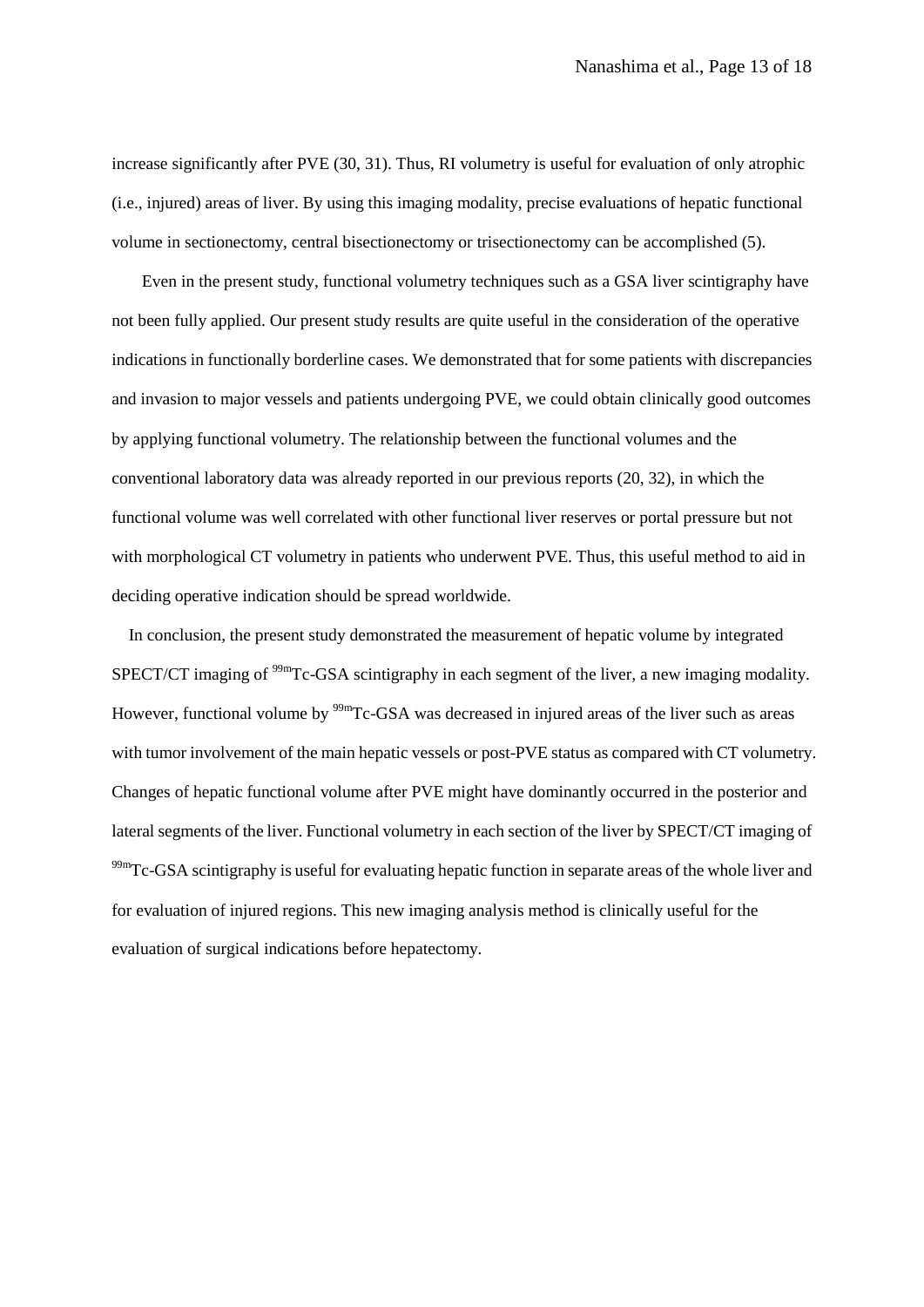## **References**

- 1. Miyagawa S, Makuuchi M, Kawasaki S, Kakazu T. Criteria for safe hepatic resction. *Am J Surg* 1995; 169:589-94.
- 2. Chen MF, Hwang TL, Hung CF. Human liver regeneration after major hepatectomy: A study of liver volume by computed tomography. *Ann Surg* 1991;213:227-9
- 3. Ogasawara K, Une Y, Nakajima Y, Uchino J. The significance of measuring liver volume using computed tomographic images before and after hepatectomy. *Jpn J Surg* 1995;25:43-8
- 4. Kubota K, Makuuchi M, Kusaka K, Kobayashi T, Miki K, Hasegawa K, et al. Measurement of liver volume and hepatic functional reserve as a guide to decision-making in resectional surgery for hepatic tumors. *Hepatology* 1997; 26:1176-81.
- 5. Heymsfield SB, Fulenwider T, Nordlinger B, Barlow R, Sones P, Kutner M. Accurate measurement of liver, kidney and spleen volume and mass by computerized axial tomography. *Ann Intern Med* 1979;90:185-7
- 6. Higashiyama H, Yamaguchi T, Mori K, Nakano Y, Yokoyama T, Takeuchi T, et al. Graft size assessment by preoperative computed tomography in living related partial liver transplantation. *Br J Surg* 1993; 80:489-92
- 7. Enochsson L, Isaksson B, Strömmer L, Erlanson-Albertsson C, Permert J. Bile duct obstruction is associated with early postoperative upregulation of liver uncoupling protein-2 and reduced circulating glucose concentration in the rat. *Nutrition*. 2010;26:405-10.
- 8. Makuuchi M, Thai BL, Takayasu K, Takayama T, Kosuge T, Gunven P, et al. Preoperative portal embolization to increase safety of major hepatectomy for hilar bile duct carcinoma: a preliminary report. *Surgery* 1990; 107:521-7.
- 9. de Graaf W, Veteläinen RL, de Bruin K, van Vliet AK, van Gulik TM, Bennink RJ. 99mTc-GSA scintigraphy with SPECT for assessment of hepatic function and functional volume during liver regeneration in a rat model of partial hepatectomy. *J Nucl Med*. 2008;49:122-8.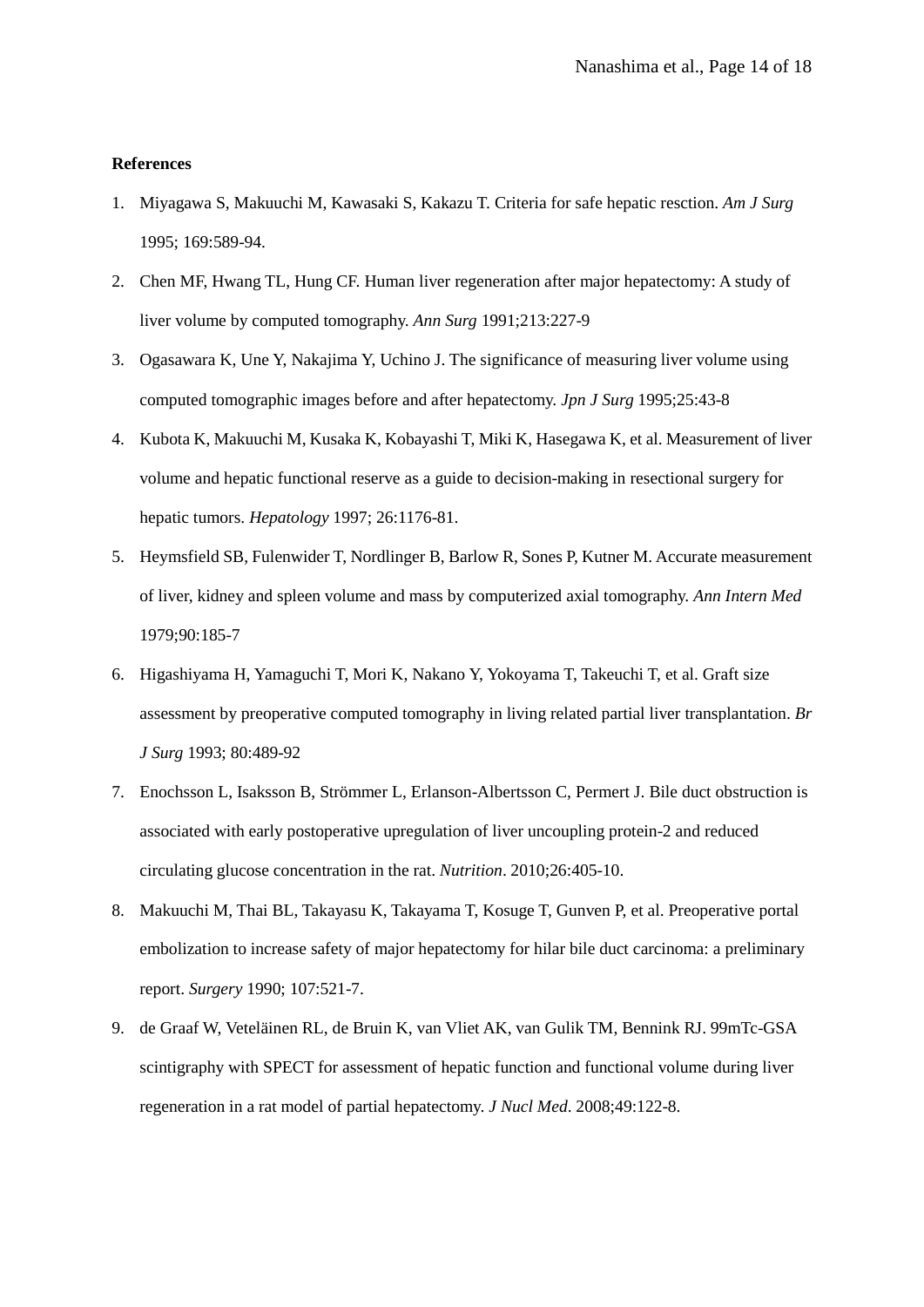- 10. Satoh K, Yamamoto Y, Nishiyama Y, Wakabayashi H, Ohkawa M. 99mTc-GSA liver dynamic SPECT for the preoperative assessment of hepatectomy. *Ann Nucl Med*. 2003;17:61-7.
- 11. Kwon AH, Ha-Kawa SK, Uetsuji S, Inoue T, Matsui Y, Kamiyama Y. Preoperative determination of the surgical procedure for hepatectomy using technetium-99m-galactosyl human serum albumin (99mTc-GSA) liver scintigraphy. *Hepatology* 1997;25:427-9
- 12. Hwang EH, Taki J, Shuke N, Nakajima K, Kinuya S, Konishi S, et al. Preoperative assessment of residual hepatic functional reserve using 99mTc-DTPA-galactosyl-human serum albumin dynamic SPECT. *J Nucl Med*. 1999;40:1644-51
- 13. Schneider PD. Preoperative assessment of liver function. *Surg Clin North Am*. 2004;84:355-73.
- 14. Kwon AH, Matsui Y, Ha-Kawa SK, Kamiyama Y. Functional hepatic volume measured by technetium-99m-galactosyl-human serum albumin liver scintigraphy: Comparison between hepatocyte volume and liver volume by computed tomography. *Am J Gastroenterol* 2001;96:541-6
- 15. Urayama M, Ishiyama S, Kuzumaki T, Ishikawa K, Fuse A, Kuzu H, et al. Change of liver function in hypertrophying lobe of rabbit liver after portal branch ligation. *J Surg Res.* 1999;86:55-61
- 16. Nanashima A, Yamaguchi H, Shibasaki S, Morino S, Ide N, Takeshita H, et al. Relationship between CT volumetry and functional liver volume using technetium-99m galactosyl serum albumin scintigraphy in patients undergoing preoperative portal vein embolization before major hepatectomy: a preliminary study. *Dig Dis Sci.* 2006;51:1190-5.
- 17. Iimuro Y, Kashiwagi T, Yamanaka J, Hirano T, Saito S, Sugimoto T, et al. Preoperative estimation of asialoglycoprotein receptor expression in the remnant liver from CT/99mTc-GSA SPECT fusion images correlates well with postoperative liver function parameters. *J Hepatobiliary Pancreat Sci.*  2010;17:673-81.
- 18. Chang W, Henkin RE, Buddemeyer E. The sources of overestimation in the quantification by SPECT of uptakes in a myocardial phantom: concise communication. *J Nucl Med.* 1984;25:788-91.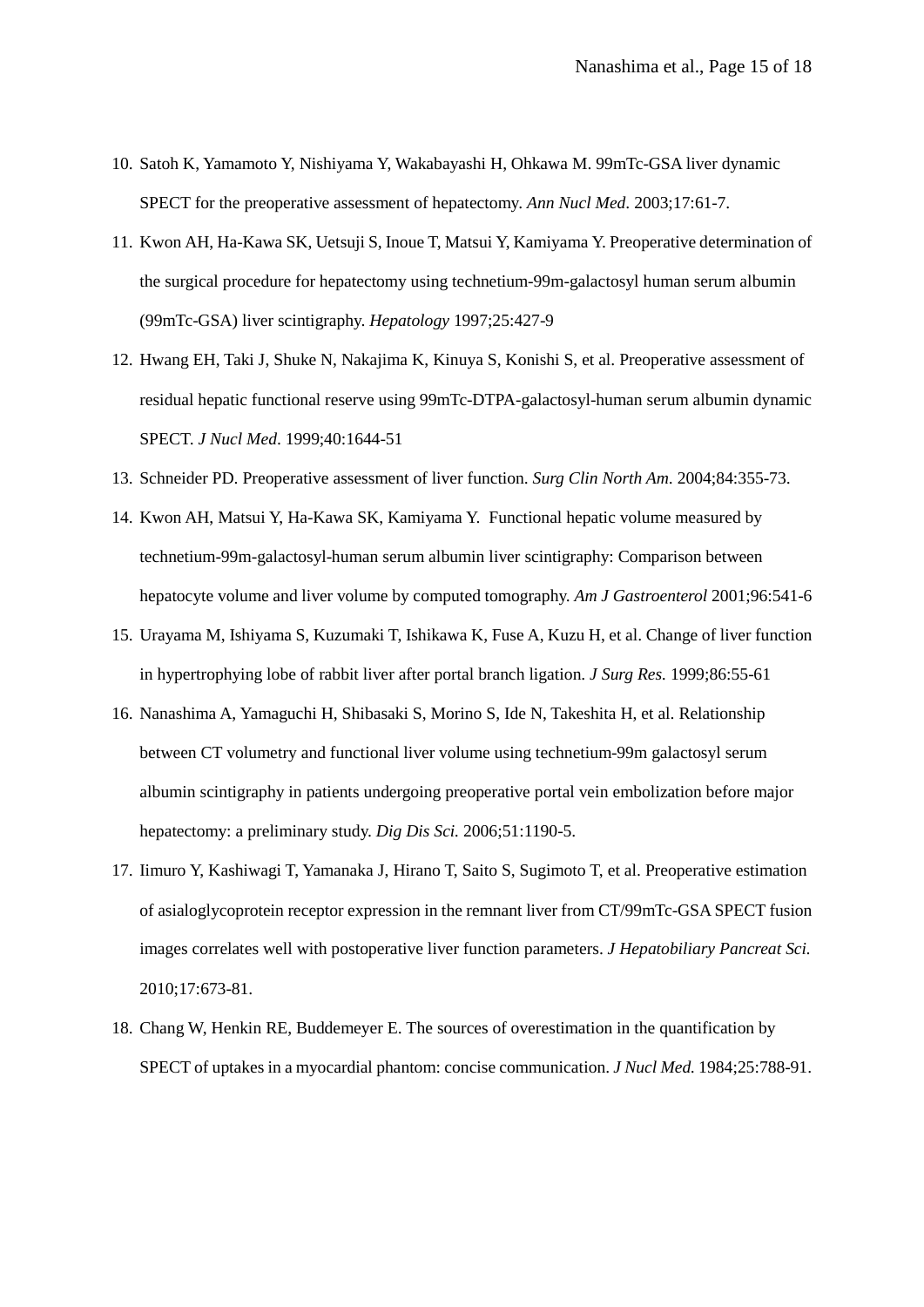- 19. Takahashi Y, Murase K, Mochizuki T, Higashino H, Sugawara Y, Kinda A. A study on attenuation correction using Tc-99m external TCT source in Tc-99m GSA liver SPECT. *Ann Nucl Med.* 2004;18:585-90.
- 20. Nanashima A, Tobinaga S, Abo T, Sumida Y, Araki M, Hayashi H, et al. Relationship of hepatic functional parameters with changes of functional liver volume using technetium-99m galactosyl serum albumin scintigraphy in patients undergoing preoperative portal vein embolization: a follow-up report. *J Surg Res.* 2010;164:e235-42.
- 21. Takasaki T, Kobayashi S, Suzuki S, Muto H, Marada M, Yamana Y, et al. Predetermining postoperative hepatic function for hepatectomies. *Int Surg* 1980;65:309-13.
- 22. Nanashima A, Tobinaga S, Abo T, Nonaka T, Takeshita H, Hidaka S, et al. Reducing the incidence of post-hepatectomy hepatic complications by preoperatively applying parameters predictive of liver function. *J Hepatobiliary Pancreat Sci.* 2010;17:871-8.
- 23. Ray S, Hagge R, Gillen M, Cerejo M, Shakeri S, Beckett L, et al. Comparison of two-dimensional and three-dimensional iterative watershed segmentation methods in hepatic tumor volumetrics. *Med Phys.* 2008;35:5869-81.
- 24. Lamadé W, Glombitza G, Fischer L, Chiu P, Cárdenas CE Sr, Thorn M, et al. The impact of 3-dimensional reconstructions on operation planning in liver surgery. *Arch Surg.*  2000;135:1256-61.
- 25. Nanashima A, Sumida Y, Abo T, Sakamoto I, Ogawa Y, Sawai T, et al. Usefulness of measuring hepatic functional volume using Technetium-99m galactosyl serum albumin scintigraphy in bile duct carcinoma: report of two cases. *J Hepatobiliary Pancreat Surg.* 2009;16:386-93
- 26. Kaibori M, Ha-Kawa SK, Uchida Y, Ishizaki M, Saito T, Matsui K, et al. Liver regeneration in donors evaluated by Tc-99m-GSA scintigraphy after living donor liver transplantation. *Dig Dis Sci.*  2008;53:850-5.
- 27. Uesaka K, Nimura Y, Nagino M. Changes in hepatic lobar function after right portal vein embolization. An appraisal by biliary indocyanine green excretion. *Ann Surg.* 1996;223:77-83.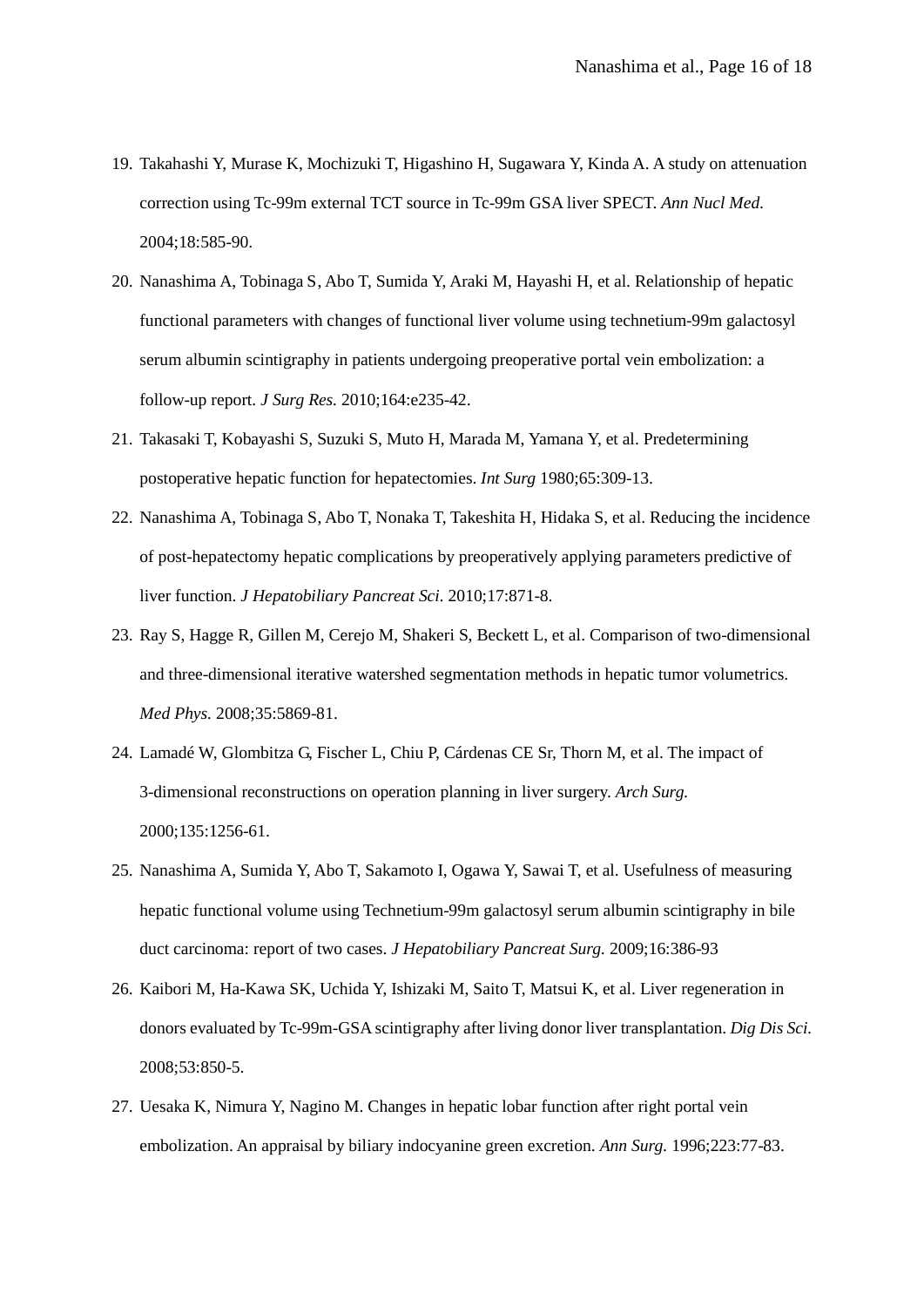- 28. Sugawara Y, Yamamoto J, Higashi H, Yamasaki S, Shimada K, Kosuge T, et al. Preoperative portal embolization in patients with hepatocellular carcinoma. *World J Surg.* 2002;26:105-10.
- 29. Yokoyama Y, Nagino M, Nimura Y. Mechanism of impaired hepatic regeneration in cholestatic liver. *J Hepatobiliary Pancreat Surg.* 2007;14:159-66.
- 30. Sugai Y, Komatani A, Hosoya T, Yamaguchi K. Response to percutaneous transhepatic portal embolization: new proposed parameters by 99mTc-GSA SPECT and their usefulness in prognostic estimation after hepatectomy. *J Nucl Med.* 2000;41:421-5.
- 31. Beppu T, Hayashi H, Okabe H et al. Liver functional volumetry for portal vein embolization using a newly developed 99mTc-galactosyl human serum albumin scintigraphy SPECT–computed tomography fusion system. *J Gastroenterology.* 2011; e-pub.
- 32. Nanashima A, Abo T, Kudo T,. Usefulness of examining hepatic functional volume using Technetium-99m galactosyl serum albumin scintigraphy in hepatocellular carcinoma. *Nuclear Medicine Communication*. 2013; DOI: 10.1097/MNM.0b013e32835f945f , e-Pub.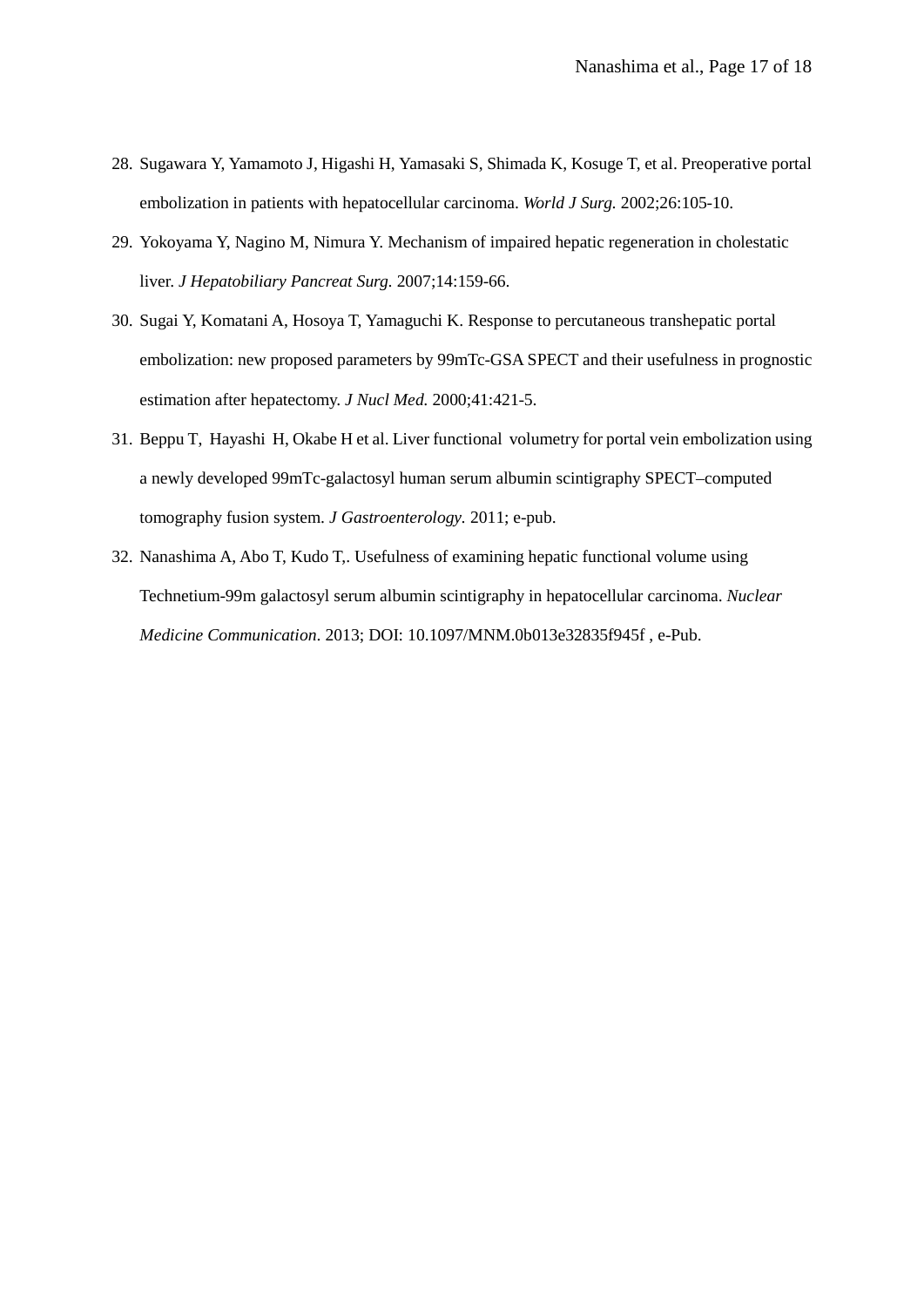# **Figure legends**

**Figure 1.** (a) Three-dimensional CT volumetry in each sector of the liver. (b) Three-dimensional single-photon emission CT (SPECT) images of  $99m$ -Tc GSA liver scintigraphy were acquired after dynamic study.

**FIGURE 2.** (a) A case of intrahepatic cholangiocarcinoma in segments 6+7 invading the hepatic hilum. (b) Actual RI volume in segments 6+7 and segments 5+8 was markedly decreased in comparison with hepatic morphological volume.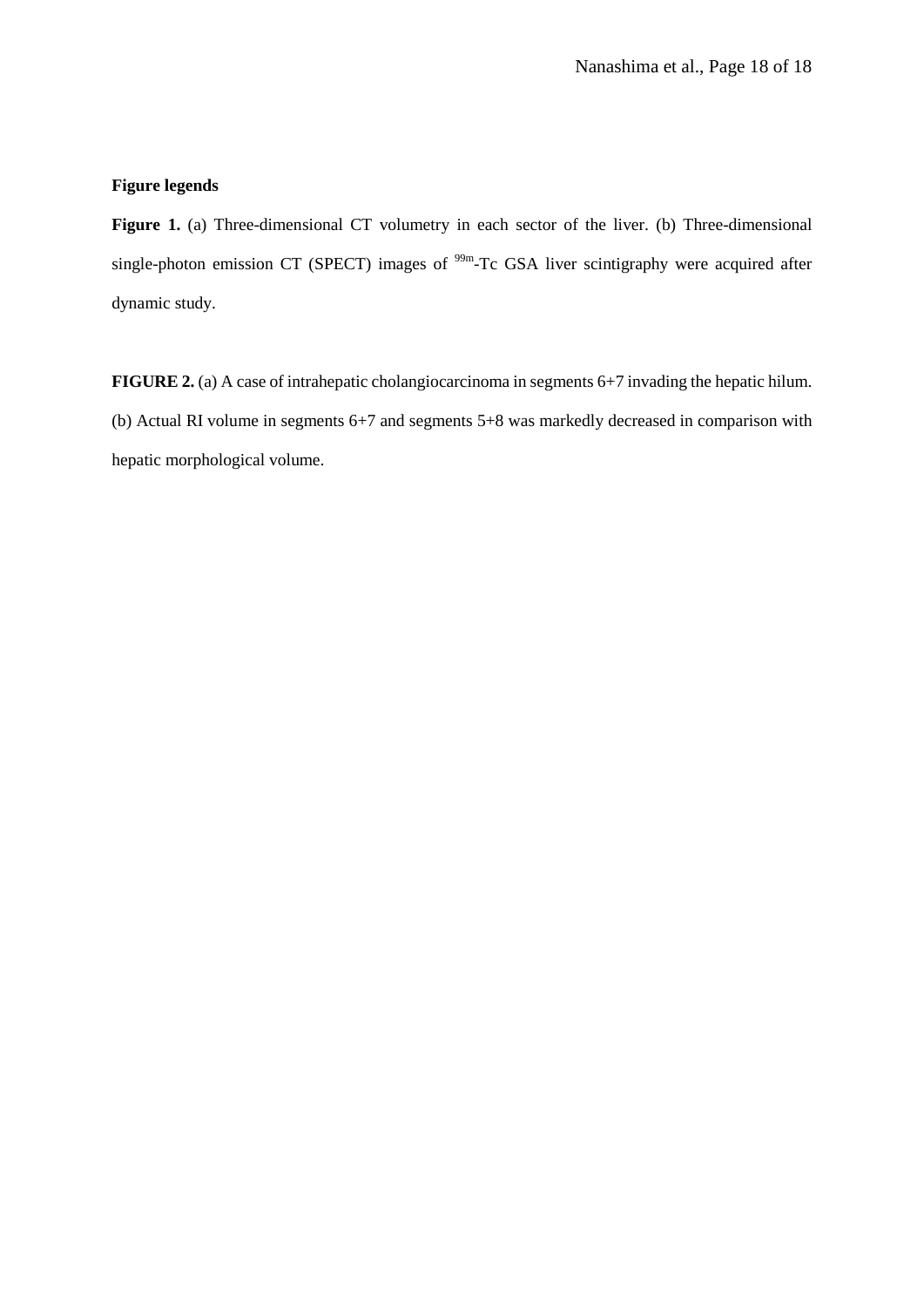Figure 1A

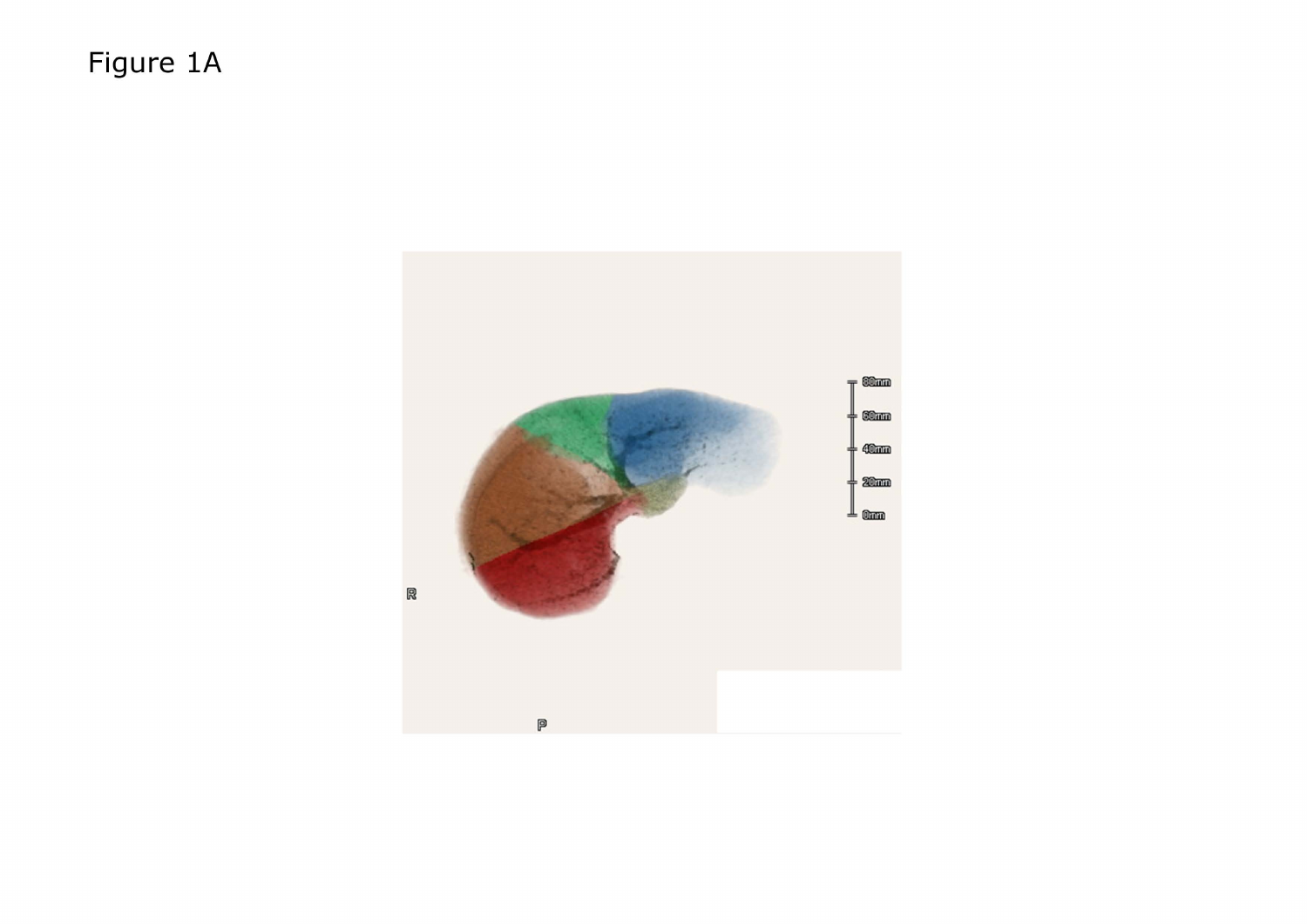# Figure 1B

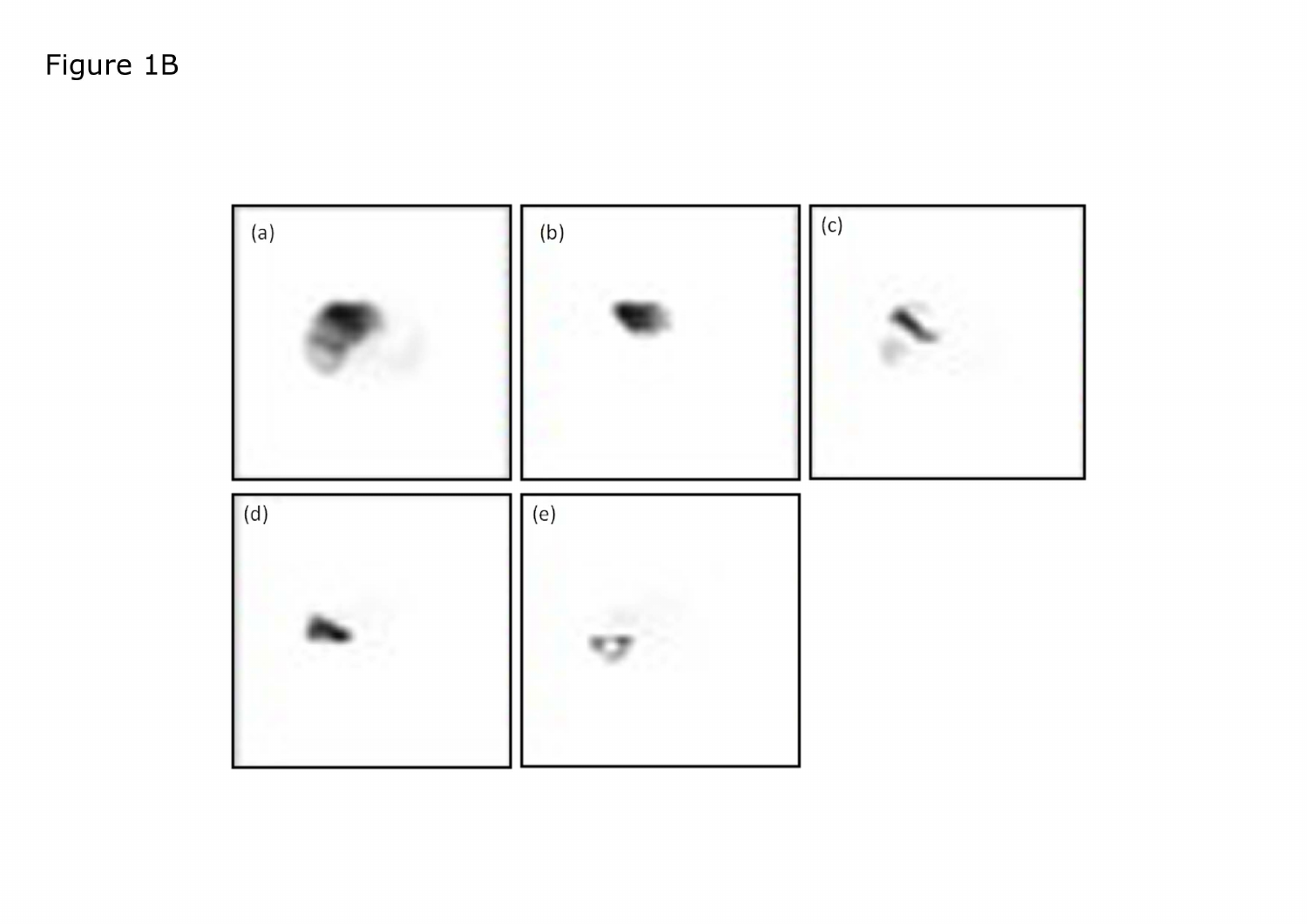Figure 2A

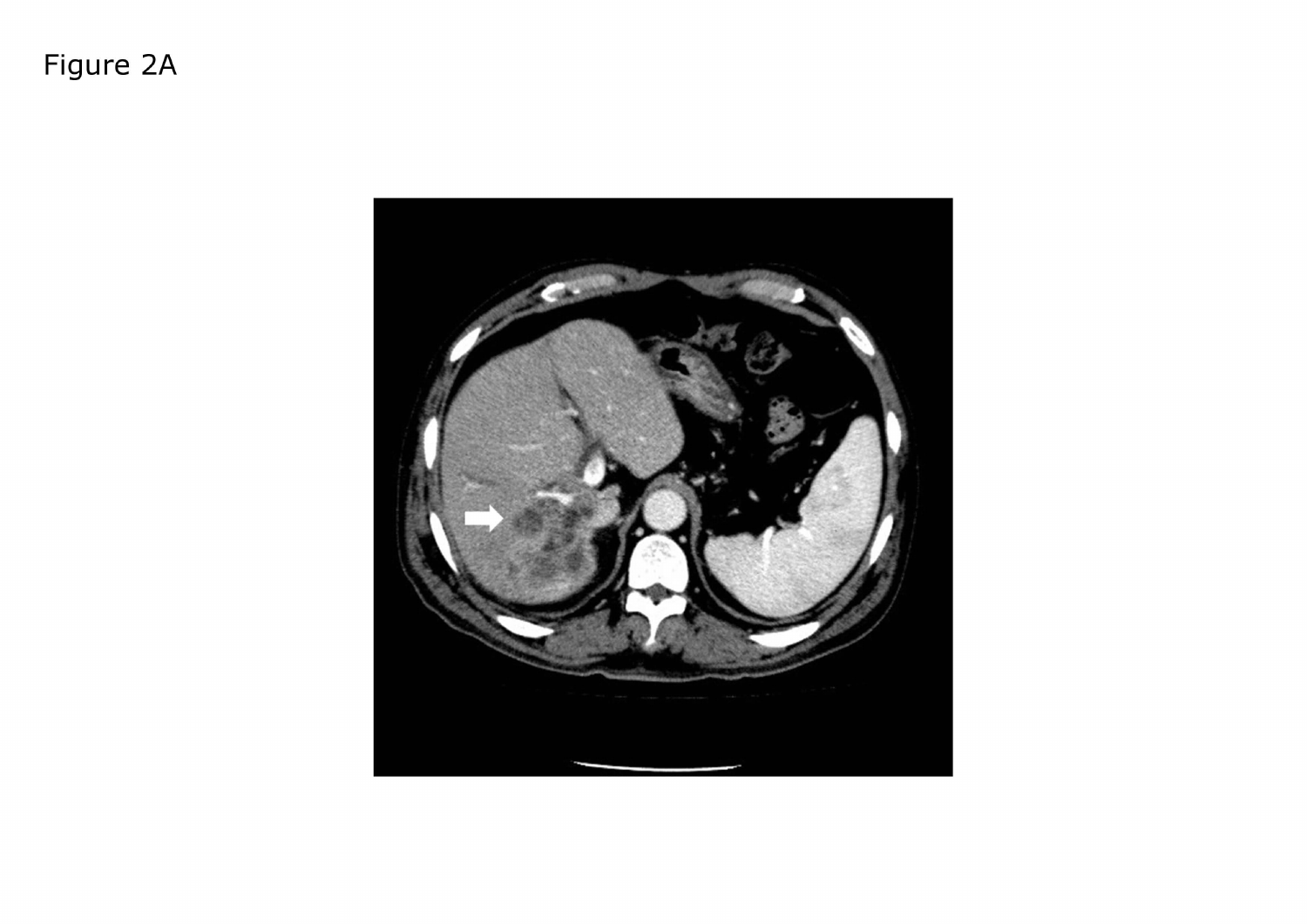Figure 2B

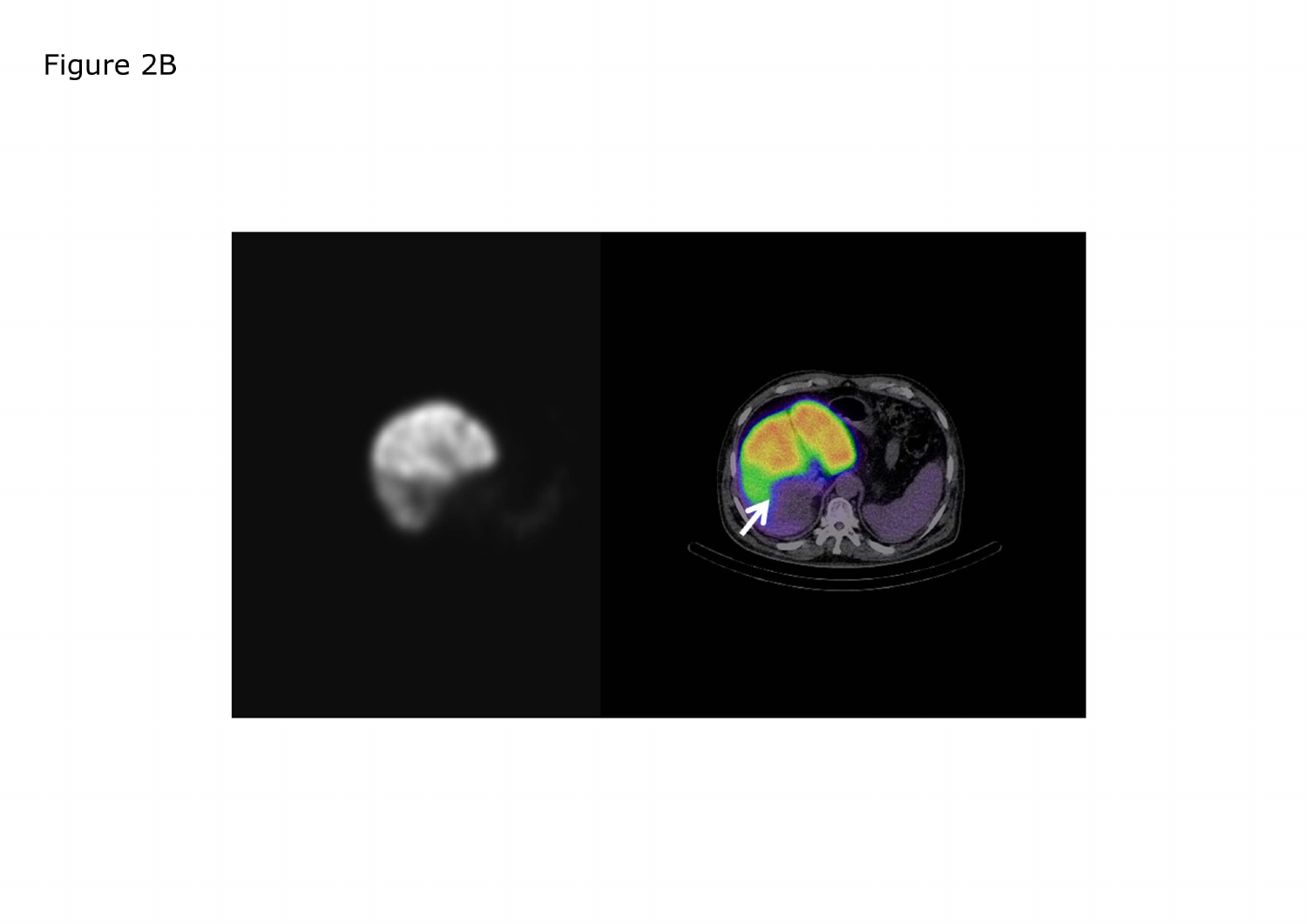|                         | RI volume      | CT volume      | correlation (r) | P value |
|-------------------------|----------------|----------------|-----------------|---------|
| Present series $(n=60)$ |                |                |                 |         |
|                         |                |                |                 |         |
| Right liver             |                |                |                 |         |
| ratio $(\%)$            | $64+/-10$      | $63+/-6$       | 0.612           | < 0.001 |
| actual volume $(cm3)$   | $789 + (-210)$ | $765 + (-141)$ | 0.665           | < 0.001 |
| Left liver              |                |                |                 |         |
| ratio $(\%)$            | $36+/-10$      | $37 + (-6)$    | 0.628           | < 0.001 |
| actual volume $(cm3)$   | $438 + (-154)$ | $423 + (-92)$  | 0.786           | < 0.001 |
|                         |                |                |                 |         |
| Control group $(n=91)$  |                |                |                 |         |
| Right liver             |                |                |                 |         |
| ratio $(\%)$            | $63+/-19$      | $61 + (-12)$   | 0.659           | < 0.001 |
| actual volume $(cm3)$   | $698 + (-241)$ | $669+/-192$    | 0.679           | < 0.001 |
|                         |                |                |                 |         |
| Left liver              |                |                |                 |         |
| ratio $(\%)$            | $37+/-19$      | $39+/-12$      | 0.668           | < 0.001 |
| actual volume $(cm3)$   | $411 + (-207)$ | $410+/-160$    | 0.663           | < 0.001 |
|                         |                |                |                 |         |

**TABLE 1** Correlation between CT-vol and RI-vol in each hemi-liver using the new imaging modality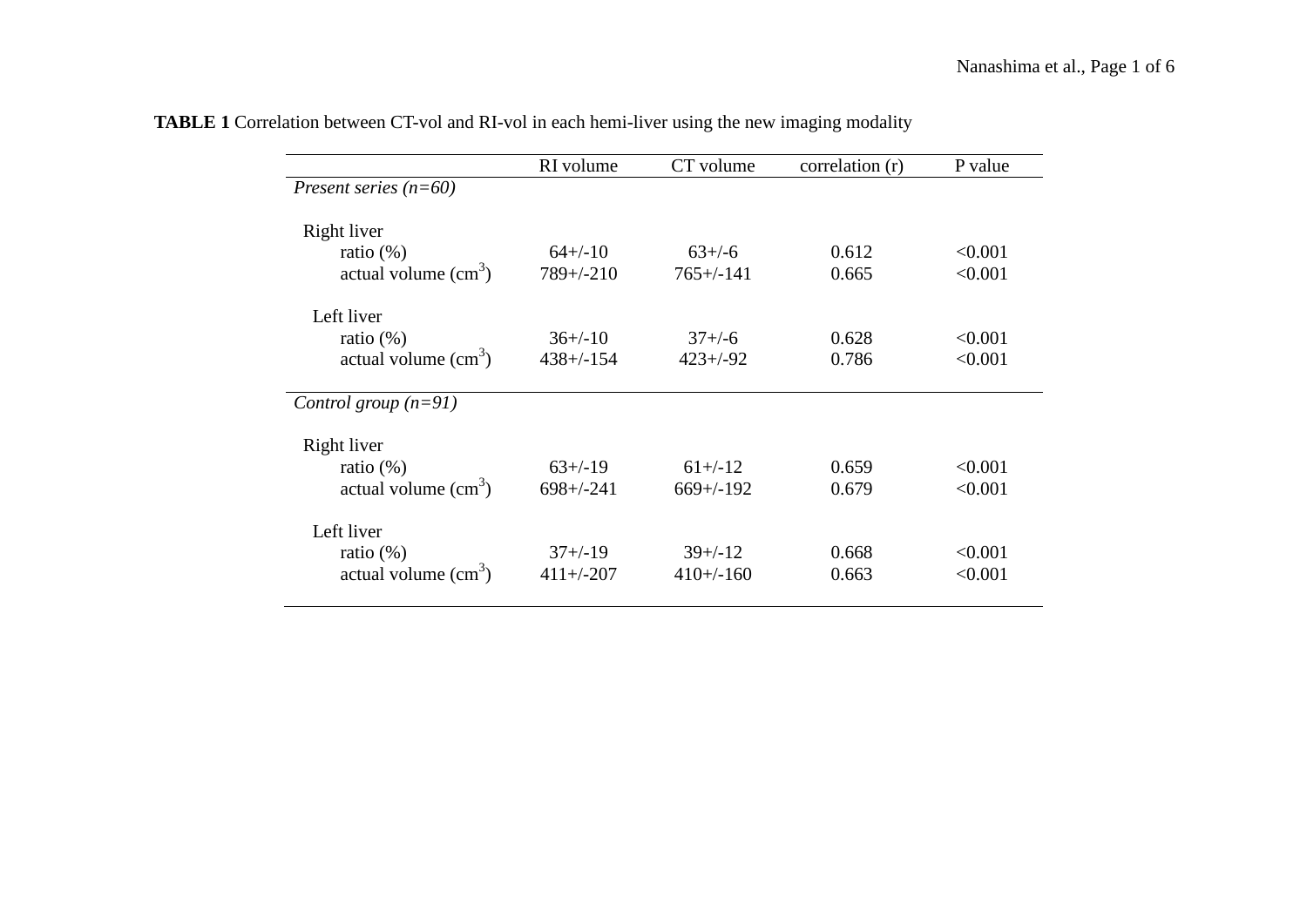|                               | RI volume      | CT volume     | correlation (r) | P value |
|-------------------------------|----------------|---------------|-----------------|---------|
| $(n=60)$                      |                |               |                 |         |
|                               |                |               |                 |         |
| Segments $6+7$                |                |               |                 |         |
| ratio $(\%)$                  | $31+/-10$      | $28 + (-6)$   | 0.539           | < 0.001 |
| actual volume $\text{cm}^3$ ) | $388+/158$     | $324+/-106$   | 0.623           | < 0.001 |
|                               |                |               |                 |         |
| Segments $5+8$                |                |               |                 |         |
| ratio $(\%)$                  | $33+/-10$      | $35+/-7$      | 0.596           | < 0.001 |
| actual volume $(cm3)$         | $419 + (-138)$ | $409 + (-93)$ | 0.550           | < 0.001 |
|                               |                |               |                 |         |
| Segment 4                     |                |               |                 |         |
| ratio $(\%)$                  | $17 + (-6)$    | $18 + (-6)$   | 0.445           | 0.021   |
|                               | $220+/-93$     |               |                 |         |
| actual volume $\text{cm}^3$ ) |                | $211 + (-70)$ | 0.604           | < 0.001 |
|                               |                |               |                 |         |
| Segments $2+3$                |                |               |                 |         |
| ratio $(\%)$                  | $19 + (-8)$    | $19 + (-8)$   | 0.740           | < 0.001 |
| actual volume $(cm3)$         | $238 + (-111)$ | $227 + (-97)$ | 0.753           | < 0.001 |

**TABLE 2** Correlation between CT-vol and RI-vol in each segment using the new imaging modality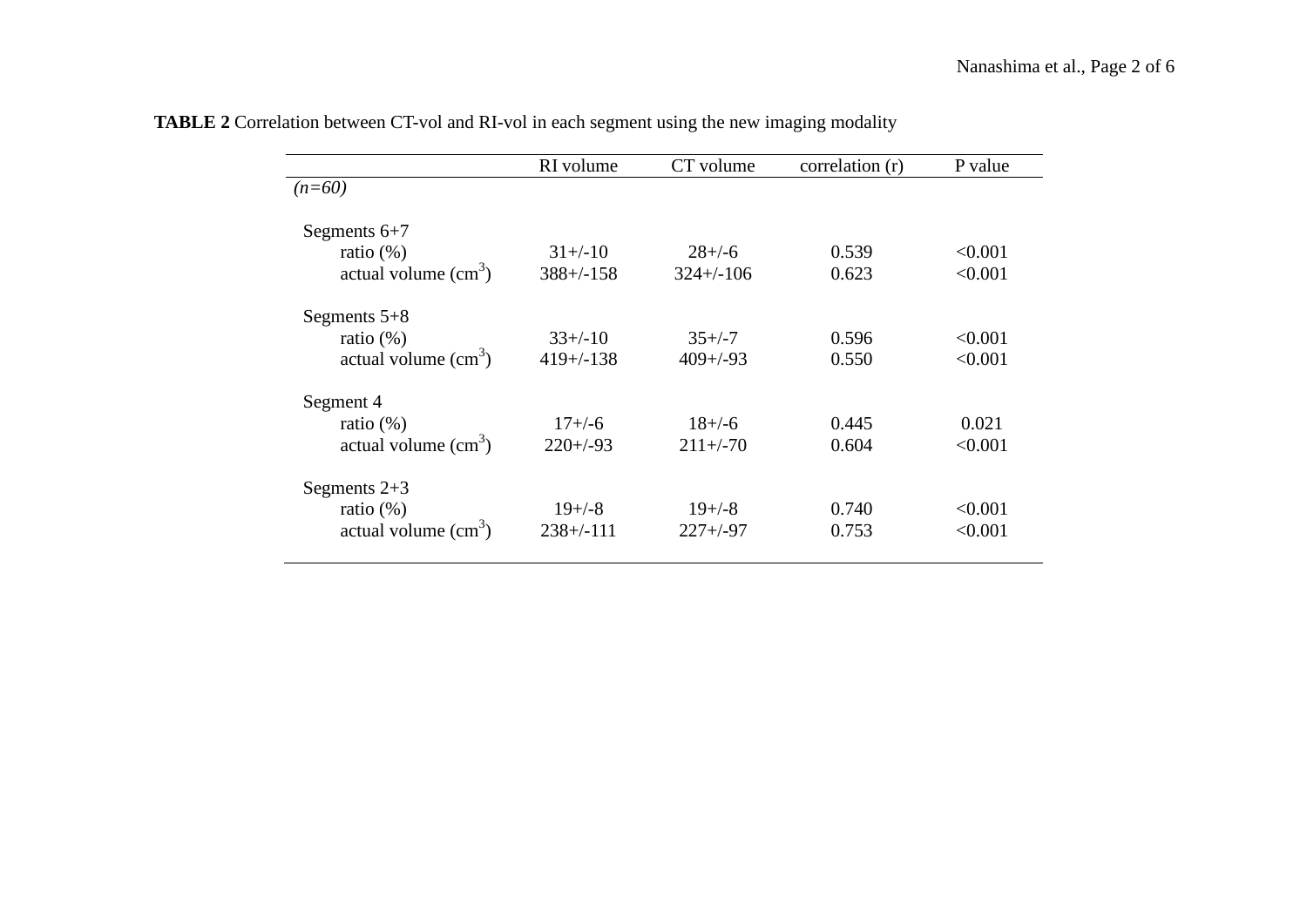| Gender | Disease     | Invaded vessel       |         | $RI$ (cm <sup>3</sup> ) |          |         |         | $CT$ (cm <sup>3</sup> ) |       |         |  |
|--------|-------------|----------------------|---------|-------------------------|----------|---------|---------|-------------------------|-------|---------|--|
| Age    |             |                      | Seg.    | Seg.                    | Seg.     | Seg.    | Seg.    | Seg.                    | Seg.  | Seg.    |  |
|        |             |                      | $6 + 7$ | $5 + 8$                 | 4        | $2 + 3$ | $6 + 7$ | $5 + 8$                 | 4     | $2 + 3$ |  |
| 72     | ICC         | right portal vein    | 119     | 257                     | 569      | 419     | 394     | 339                     | 349   | 141     |  |
| Male   |             | right hepatic duct   | (9%)    | (18%)                   | (42%)    | (31%)   | (31%)   | (28%)                   | (29%) | (12%)   |  |
|        |             |                      |         |                         |          |         |         |                         |       |         |  |
| 66     | <b>HCC</b>  | anterior portal vein | 353     | 247                     | 199      | 498     | 232     | 302                     | 214   | 290     |  |
| Male   |             |                      | (32%)   | (22%)                   | (18%)    | (45%)   | (22%)   | (29%)                   | (21%) | (28%)   |  |
|        |             |                      |         |                         |          |         |         |                         |       |         |  |
| 78     | <b>HBDC</b> | left portal vein     | 400     | 269                     | 153      | 24      | 208     | 385                     | 203   | 205     |  |
| Female |             | left hepatic duct    | (47%)   | (32%)                   | (18%)    | (3%)    | (20%)   | (38%)                   | (20%) | (22%)   |  |
|        |             |                      |         |                         |          |         |         |                         |       |         |  |
| 68     | <b>HBDC</b> | right portal vein    | 123     | 167                     | 332      | 211     | 266     | 307                     | 299   | 198     |  |
| Male   |             | right hepatic duct   | (15%)   | (20%)                   | $(40\%)$ | (25%)   | (25%)   | (29%)                   | (28%) | $(8\%)$ |  |

**TABLE 3** Demographics and volumetric data in patients with tumor invasion to a main vessel

Seg.: segment

ICC: intrahepatic cholangiocarcinoma

HCC: hepatocellular carcinoma

HBDC: hilar bile duct carcinoma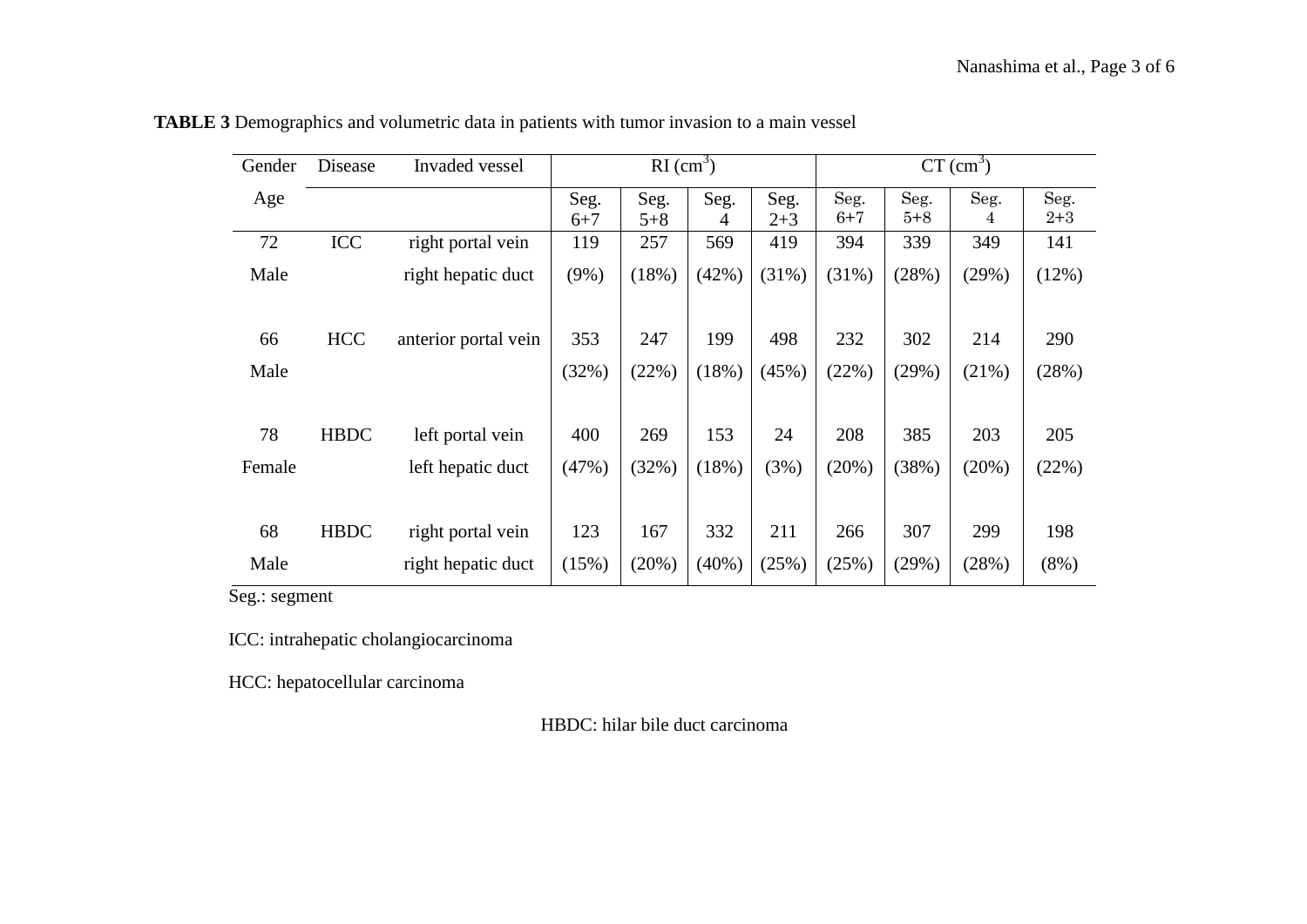|                | Gender       | Disease              | Embolized   |                   | $RI$ (cm <sup>3</sup> )       |                               |                                 |                                 | $CT$ (cm <sup>3</sup> )       |                               |                                 |                                 |
|----------------|--------------|----------------------|-------------|-------------------|-------------------------------|-------------------------------|---------------------------------|---------------------------------|-------------------------------|-------------------------------|---------------------------------|---------------------------------|
|                | Age          |                      | liver       |                   | Seg. 6+7                      | Seg. $5+8$                    | Seg. 4                          | Seg. $2+3$                      | Seg. 6+7                      | Seg. 5+8                      | Seg. $4\,$                      | Seg. 2+3                        |
| $\overline{1}$ | 63<br>Female | $\operatorname{BDC}$ | left liver  | prePVE<br>postPVE | 334<br>(23%)<br>421*<br>(32%) | 483<br>(32%)<br>505*<br>(39%) | 283<br>(19%)<br>166<br>(13%)    | 387<br>(26%)<br>210<br>(16%)    | 390<br>(33%)<br>332*<br>(22%) | 344<br>(30%)<br>342*<br>(29%) | 269<br>(23%)<br>214<br>(21%)    | 336<br>(14%)<br>290<br>(28%)    |
| $\overline{2}$ | 83<br>Male   | HCC                  | right liver | prePVE<br>postPVE | 152<br>(14%)<br>282<br>(26%)  | 545<br>(51%)<br>376<br>(35%)  | 139<br>(14%)<br>$161*$<br>(15%) | 222<br>(21%)<br>$263*$<br>(24%) | 211<br>(19%)<br>293<br>(25%)  | 524<br>(46%)<br>392<br>(33%)  | 170<br>(15%)<br>219*<br>(19%)   | 216<br>(20%)<br>$277*$<br>(23%) |
| 3              | 69<br>Female | <b>GBC</b>           | right liver | prePVE<br>postPVE | 352<br>(26%)<br>236<br>(18%)  | 436<br>(32%)<br>357<br>(28%)  | 292<br>(22%)<br>$365*$<br>(28%) | 302<br>(22%)<br>327*<br>(26%)   | 248<br>(21%)<br>215<br>(19%)  | 356<br>(30%)<br>321<br>(26%)  | 326<br>(28%)<br>356*<br>(34%)   | 242<br>(21%)<br>$311*$<br>(24%) |
| $\overline{4}$ | 75<br>Male   | <b>BDC</b>           | right liver | prePVE<br>postPVE | 334<br>(23%)<br>302<br>(23%)  | 380<br>(29%)<br>247<br>(18%)  | 241<br>(18%)<br>299*<br>(22%)   | 386<br>(29%)<br>498*<br>(37%)   | 208<br>(20%)<br>232<br>(22%)  | 427<br>(40%)<br>302<br>(29%)  | 184<br>(17%)<br>$214*$<br>(21%) | 242<br>(23%)<br>290*<br>(28%)   |
| 5              | 84<br>Male   | HCC                  | right liver | prePVE<br>postPVE | 284<br>(23%)<br>108<br>(13%)  | 463<br>(37%)<br>198<br>(18%)  | 190<br>(16%)<br>174<br>(23%)    | 291<br>(24%)<br>420*<br>(46%)   | 251<br>(25%)<br>273<br>(30%)  | 351<br>(34%)<br>297<br>(26%)  | 177<br>(18%)<br>178<br>(18%)    | 214<br>(23%)<br>265<br>(268%)   |
| 6              | 77<br>Male   | <b>BDC</b>           | right liver | prePVE            | 556<br>$(40\%)$               | 401<br>(29%)                  | 241<br>(17%)                    | 192<br>(14%)                    | 451<br>(39%)                  | 349<br>(29%)                  | 226<br>(19%)                    | 160<br>(14%)                    |

**TABLE 4** Demographics and volumetric data in 10 patients who underwent portal vein embolization before hepatectomy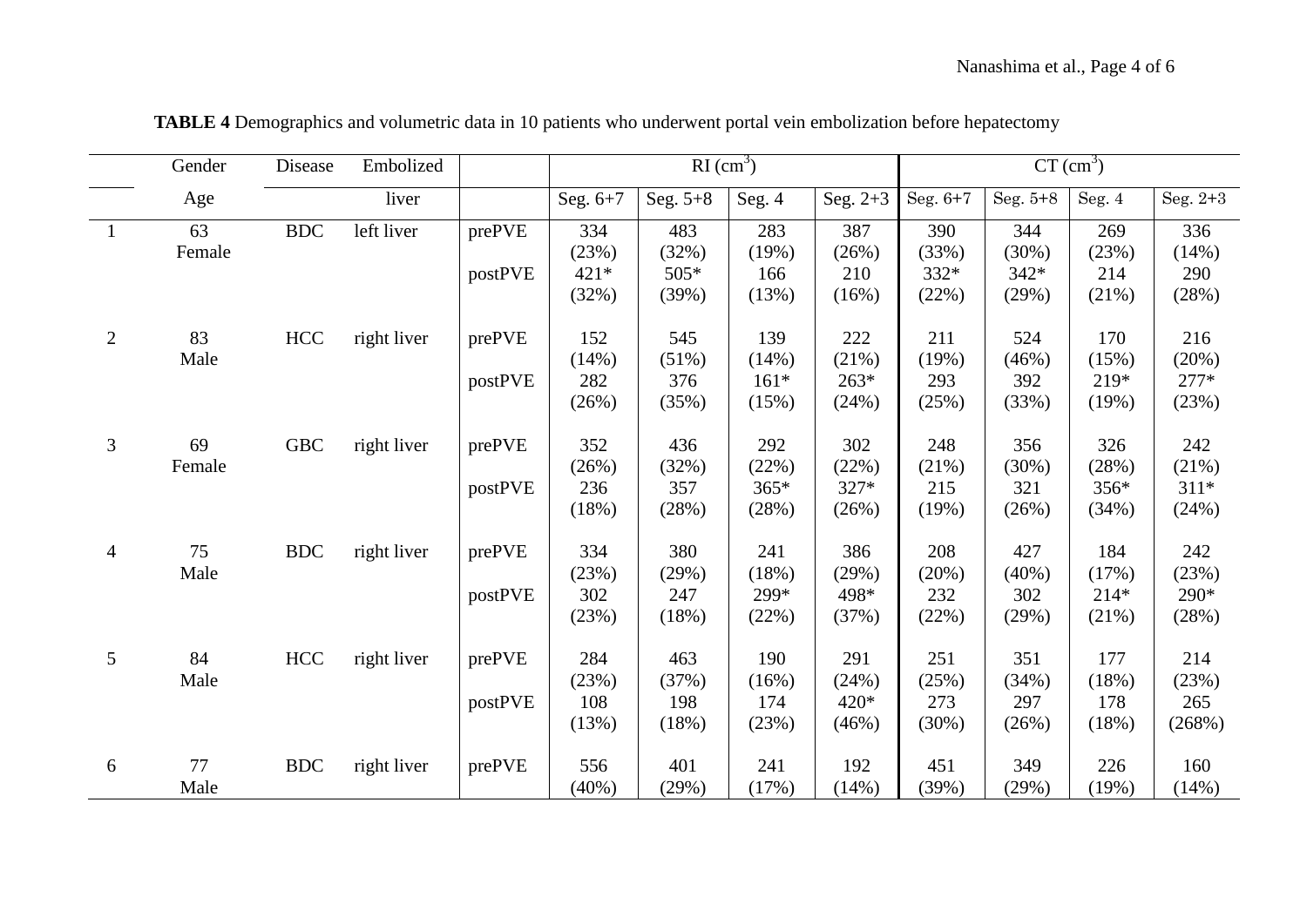|                |         |            |             | postPVE | 379                     | 437                       | 295          | $312*$                 | 349           | 365                     | 260                       | $202*$                    |
|----------------|---------|------------|-------------|---------|-------------------------|---------------------------|--------------|------------------------|---------------|-------------------------|---------------------------|---------------------------|
|                |         |            |             |         | (26%)                   | (31%)                     | (21%)        | (22%)                  | (18%)         | (18%)                   | (18%)                     | (18%)                     |
|                |         |            |             |         |                         |                           |              |                        |               |                         |                           |                           |
| $\overline{7}$ | 67      | <b>BDC</b> | right liver | prePVE  | 411                     | 489                       | 147          | 193                    | 302           | 435                     | 157                       | 170                       |
|                | Male    |            |             |         | (33%)                   | (39%)                     | (12%)        | (16%)                  | (28%)         | (40%)                   | (16%)                     | (16%)                     |
|                |         |            |             | postPVE | 258                     | 348                       | 338*         | 278*                   | 300           | 260                     | 270*                      | $272*$                    |
|                |         |            |             |         | (21%)                   | (29%)                     | (28%)        | (23%)                  | (29%)         | (21%)                   | (25%)                     | (25%)                     |
|                |         |            |             |         |                         |                           |              |                        |               |                         |                           |                           |
| 8              | 53      | <b>GBC</b> | right liver | prePVE  | 300                     | 480                       | 252          | 168                    | 264           | 431                     | 133                       | 186                       |
|                | Female  |            |             |         | (25%)                   | $(40\%)$                  | (21%)        | (14%)                  | (26%)         | (43%)                   | (13%)                     | (18%)                     |
|                |         |            |             | postPVE | 228                     | 428                       | 229          | 294*                   | 219           | 374                     | 250*                      | 294*                      |
|                |         |            |             |         | (19%)                   | (36%)                     | (19%)        | (25%)                  | (19%)         | (33%)                   | (22%)                     | (26%)                     |
| 9              | 72      | <b>BDC</b> | right liver | prePVE  | 448                     | 424                       | 347          | 380                    | 497           | 532                     | 250                       | 346                       |
|                | Female  |            |             |         | (28%)                   | (27%)                     | (22%)        | (24%)                  | (31%)         | (33%)                   | (15%)                     | (21%)                     |
|                |         |            |             | postPVE | 248                     | 323                       | 254          | 401                    | 295           | 397                     | 218                       | 332                       |
|                |         |            |             |         | (20%)                   | (26%)                     | (31%)        | (33%)                  | (24%)         | (32%)                   | (18%)                     | (26%)                     |
|                |         |            |             |         |                         |                           |              |                        |               |                         |                           |                           |
| 10             | 71      | <b>BDC</b> | right liver | prePVE  | 348                     | 448                       | 250          | 261                    | 302           | 430                     | 200                       | 211                       |
|                | Male    |            |             |         | (27%)                   | (34%)                     | (19%)        | (20%)                  | (26%)         | (38%)                   | (18%)                     | (18%)                     |
|                |         |            |             | postPVE | 237                     | 326                       | 248          | 332                    | 276           | 342                     | 261                       | 278                       |
|                |         |            |             |         | (21%)                   | (29%)                     | (22%)        | (29%)                  | (24%)         | (30%)                   | (23%)                     | (24%)                     |
|                | Average |            |             | prePVE  | $351 \pm 121$           | $452 + 53$                | $231 + 71$   | $267 + 86$             | $304 \pm 110$ | $426 + 73$              | $203 \pm 62$              | $222 + 59$                |
|                |         |            |             |         | $(27\pm8\%)$            | $(36\pm8\%)$              | $(18\pm4\%)$ | $(21\pm5\%)$           | $(26\pm6\%)$  | $(37\pm6\%)$            | $(18\pm5\%)$              | $(20\pm3\%)$              |
|                |         |            |             |         |                         |                           |              |                        |               |                         |                           |                           |
|                |         |            |             | postPVE | $238 \pm 76^{\text{*}}$ | $339 \pm 83$ <sup>#</sup> | $252 + 75$   | $349 \pm 82^{\dagger}$ | $272 + 47$    | $339 \pm 50^{\text{*}}$ | $259 \pm 89$ <sup>#</sup> | $281 \pm 36$ <sup>#</sup> |
|                |         |            |             |         | $(20\pm5\%)$            | $(28 \pm 6\%)$            | $(23\pm6\%)$ | $(31\pm9\%)$           | $(20\pm5\%)$  | $(29\pm4\%)$            | $(22\pm 5\%)$             | $(24\pm3\%)$              |

Sg.: segment

BDC: bile duct carcinoma, HCC: hepatocellular carcinoma, GBC; gallbladder carcinoma

PVE; portal vein embolization